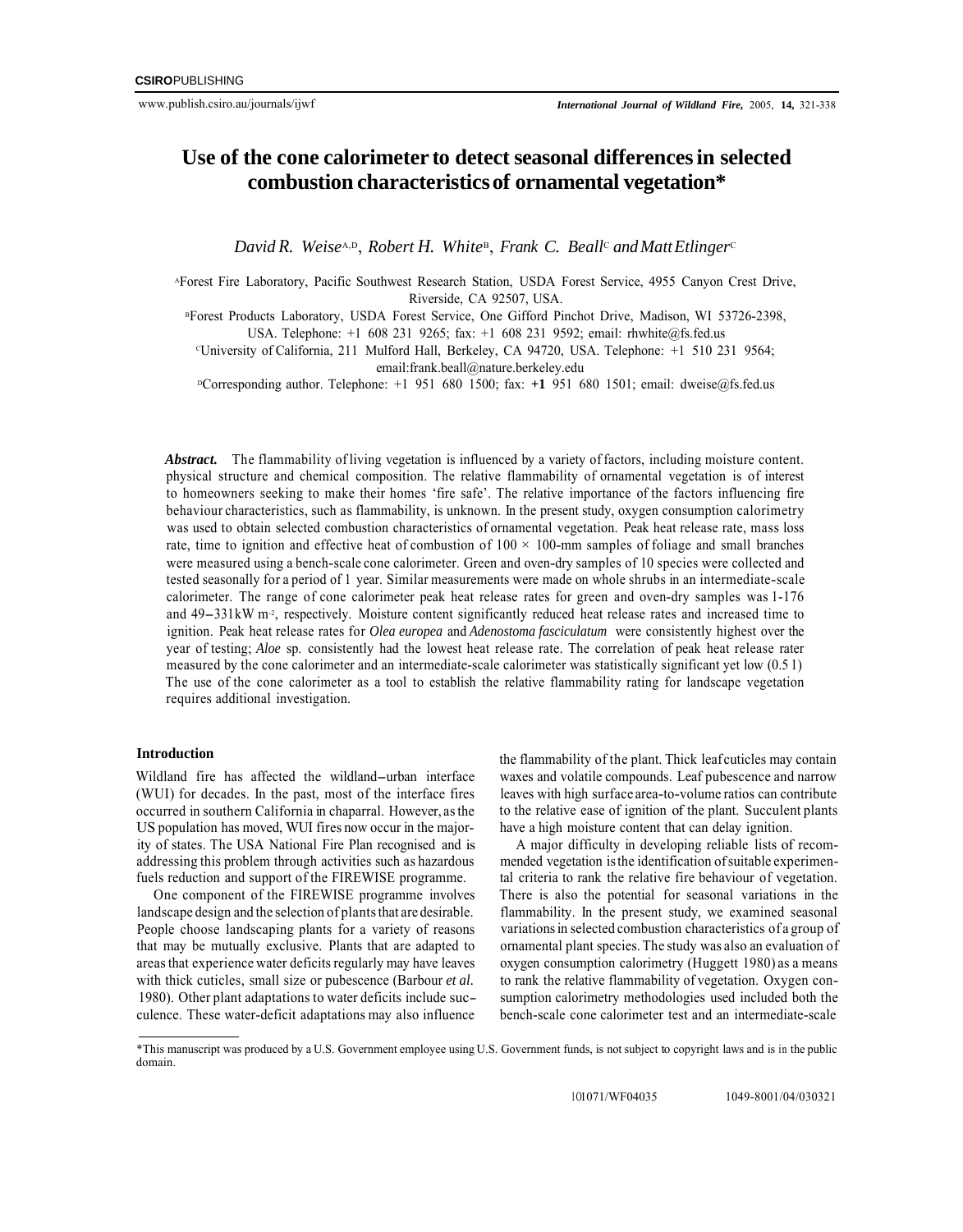test setup (Etlingerand Beall 2004). The samples tested with the cone calorimeter were small  $(100 \times 100$ mm) and were composed principally offoliageand fine branches <0.64cm. In the intermediate-scale test setup, the test specimen was a small group ofintact plants.

# Background

The relative flammability ofvegetation has been examined overthepastfewdecades.Anderson(1970)definedflammability as a group of characteristics as follows: (1) ignitability, the time required for a material to ignite; (2) combustibility, a measure ofthe rapidity with which a material burns; and (3)sustainability, ameasure ofhowwell a materialwill burn with orwithoutanexternalheatsource. Differentplantcharacteristics have been used to define flammability. Radtke (1978) described 66 years ofwork by forestry and fire officialsin LosAngeles County, California,toplant native and exoticspeciesinandadjacenttochaparral toprovidefireprotection and erosion control. Work to identify slow-burning plants that could survive in southern California began in the 1950s and plants with high mineral content were identified asfire-retardantplants(ChingandStewart 1962). Inanother study, low flammability was defined as low fuel volume and severalspecieswere identified(NordandGreen 1977).

Vegetation moisture content and plant geometry are two ofthe most critical determinants offlammability. Both the size of a plant's foliage and branches, expressed as the surface area-to-volume ratio  $\sigma$ , and the proximity of foliage and branches are important factors governing flammability (Papio and Trabaud 1990). Other components include the presence or absence of volatile compounds that may contribute to the ignition and combustion processes. Dimitrakopoulos and Panov (2001) measured heat content, mineral ash content, s and fuel particle density as part ofan effort to assessplantflammability(Dimitrakopoulos2001).

Dimitrakopoulos (2001) and Etlinger and Beall (2004) provide a current summary of the status of vegetation flammability ratings in Europe and the US. A variety of methods have been used to measure the ignitability offorest fuels,which includeliveanddeadplantmaterial. Babrauskas  $(2003)$  reviewed the available data on the ignitability of vegetation. No universally accepted method of flammability rating for vegetation (UCFPL 2001) currently exists. Different methodologies determine different characteristics that are used as measures ofthe relative fire hazard ofthe vegetation. Common measures are related to the ignitability of the material, the rate offlame propagation orthe heatrelease due to thermal degradation or combustion of the material.

As described by Etlinger and Beall (2004), the methodologies for evaluating the fire behaviour ofvegetation differ according to scale. Many ofthe test methods, such as the oxygen bomb calorimeter, use small ground samples ofthe test material. The oxygen bomb calorimeter is a common test method to determine the total heat content ofa material

(Susott *et al.* 1975; Owens *et al.* 1998; Dimitrakopoulos and Panov 2001; Behm *et al.* 2004). Susott *et al.*(1975) and Susott (1982*a*) used the bomb calorimeter to obtain an effective heat content of the volatiles from natural fuels by subtracting the total heat content of residual char from the total heat content of the fuel. Thermogravimetric (TG) analysis and differential thermal analysis have been used to identify ignition temperatures and heat yields from combustion (Browne and Tang 1962; Philpot and Mutch 1968; Susott 19826; Liodakis *et al.* 2002). A thermal evolution analyser has been used to obtain the effective heat content of the gases evolved from samples heated in nitrogen at a controlled rate of temperature increase (Shafizadeh *et al.* 1977) based on correlations between heat of combustion at 400°C and carbon content (Susott *et al.* 1975). Silica-free mineral content has also been proposed as an indicator of vegetation flammability because the mineral content tends to inhibit the combustion process (Mutch and Philpot 1970). None of these tests incorporates the effects of vegetation structure on flammability. Another technique, the Limiting Oxygen Index, has been proposed as a measure of flammability (Mak 1988). The flammability of several species in Mediterranean climates in Europe has been examined with a radiant heater (Delabraze and Valette 1981). The time to piloted ignition of 1-g samples was obtained. Dimitrakopoulos and Papaioannou (2001) tested leaves in an ISO 5657-1986E ignition apparatus (cone calorimeter; International Organization for Standardization, Geneva, Switzerland) to obtain time-to-ignition and ignition temperatures. Regression models relating time-toignition and moisture content were successfully developed for 24 species, including *Cistus salviifolius.*

Full-size plants represent the other extreme in specimen size. Heat release rates of full-size Christmas trees have been determined using oxygen consumption calorimetry (White *et al.* 1997; Babrauskas 2002*a*). The combustibility oflarger vegetation complexes (litter, herbs and shrubs together) has been examined in a wind tunnel facility (Delabraze and Valette 1981). Tests of intact foliage represent an intermediate scale of testing. As with the ISO ignition apparatus used by Dimitrakopoulos and Papaioannou (2001), the cone calorimeter is of a scale that pieces of foliage can be tested. Investigation of the potential use of the cone calorimeter to devise a flammability rating for vegetation (White *et al.* 1996) included a study of the flammability of Christmas trees (White *et al.* 1997). The cone calorimeter tests included samples from three Christmas trees that were tested under a large hood using oxygen consumption methodology. In addition to the tests reported in the present paper, the cone calorimeter was used to examine the flammability of north-eastern USA and Colorado species (White *et al.* 2002).

Wildland vegetation typically exhibits an annual cycle of moisture content (Burgan 1978; Weise *et al.* 1998). In southern California, woody chaparral species increase their moisture content during the winter and spring months during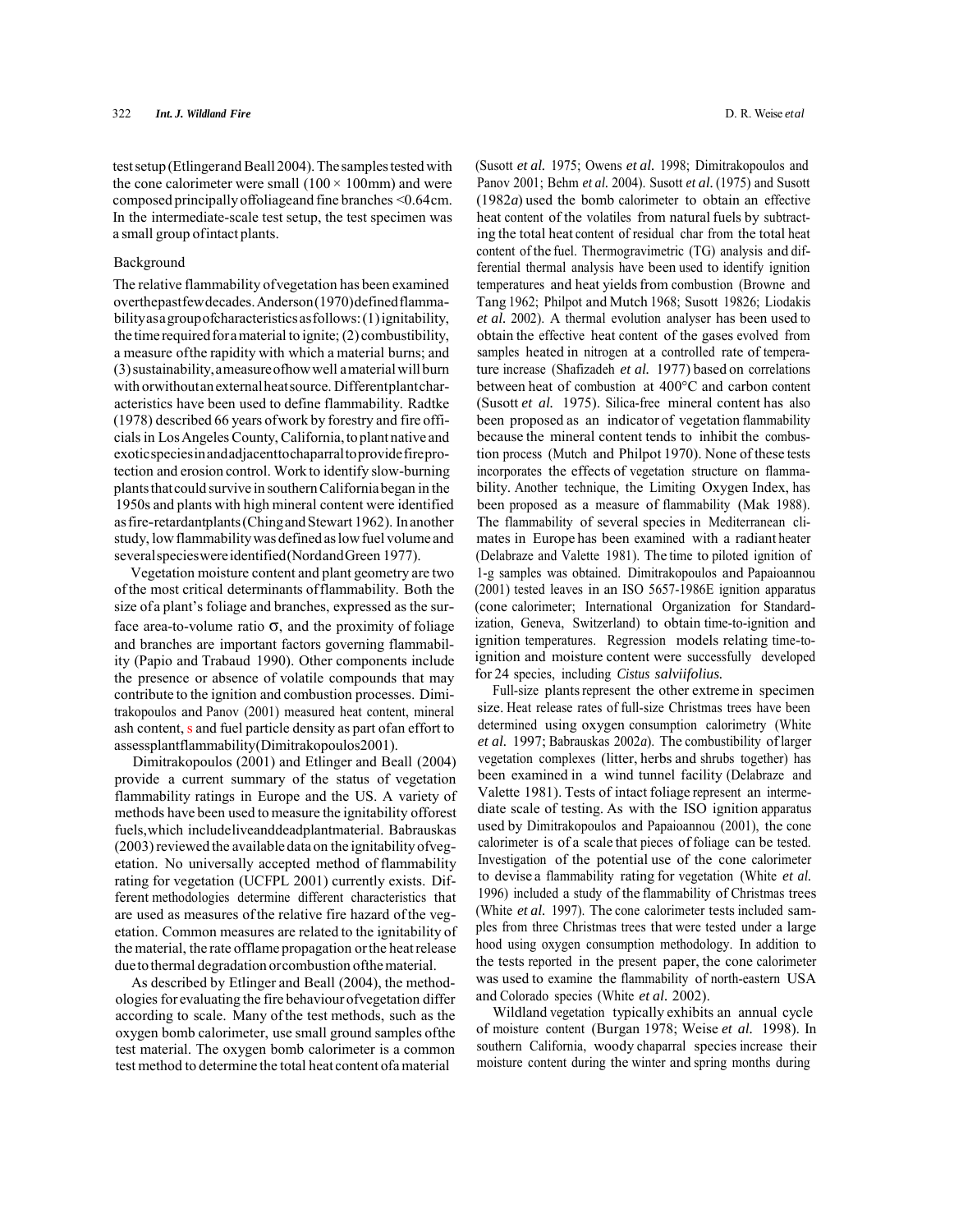the rainy season. The moisture content generally decreases during the long, often rainless, summer and autumn. In tests of chamise, Philpot (1969) found seasonal variations in the heat content and corresponding changes in the ether extractive content. There were also seasonal changes in the heat content of the extractive itself. Although it is true that these fuels are less flammable during periods when moisture content is high, good quantitative measures of the various combustion properties for wildland species are still lacking and it is unknown how the properties change as the plants grow throughout the year. Burgan and Susott (1991) examined the seasonal changes in three species native to the coastal plain of the south-eastern US; the data suggested seasonal differences in the low temperature (200-300°C) volatiles for one of the species. Seasonal changes in foliage terpene content, which may relate to flammability as well as air quality, have been studied. In a study of *Juniperus ashei* in eastern and western Texas, seasonal differences in monoterpenoid concentrations were observed that may affect flammability (Owens *et al.*  1998). In a study of terpene emissions from living plants at ambient temperatures, *Cistus albidus* exhibited seasonal differences in foliar terpene content (Llusia and Peñuelas 2000).

In the present study, the seasonal differences in combustion characteristics for several species used for landscaping in southern California were examined. Agreement between small-scale tests made with a cone calorimeter and largerscale tests made in a large test facility was also examined.

### **Methods**

Two sets of tests were performed on a variety of ornamental plant species found in southern California. The first set of experiments examined seasonal changes in the combustion characteristics determined using a cone calorimeter (peak heat release rate, average effective heat of combustion, total heat release and time-to-ignition) for 10 different species. At four times in the year (August 1995-May 1996), measurements were made on both green (moist) and oven-dry samples. A randomised complete-block design was used. The testing order was randomly determined within a block. At each time interval, three blocks were tested of both oven-dry and moist samples. The cone calorimeter samples  $(n = 240)$ were tested at the Forest Service Forest Products Laboratory (FSFPL) in Madison (WI, USA).

The second set of experiments in 1999 examined the correlation between heat release rate and effective heat of combustion measured by a cone calorimeter and Intermediate Scale Biomass Calorimeter (ISBC; Etlinger and Beall 2004). Five species were selected for testing. Two or three replicate's of each species were burned in the ISBC located at the UCFPL. A replicate consisted of one or more potted plants because the size of the plants varied considerably. Biomass distribution, moisture content, particle volume, particle density, surface area-to-volume ratio, fuel bed height, canopy volume, bulk density, packing ratio, porosity and

foliage volatile fraction were determined for each species through measurement and calculation or using values from the literature. Etlinger and Beall (2004) describe, in detail, the techniques and protocols used to determine fire performance variables for the intermediate-scale tests. Small samples were collected from these plants and shipped to FSFPL for cone calorimeter testing. In the present study, a total of 13 tests was performed using the ISBC and 41 samples were tested with the FSFPL cone calorimeter.

## *Determining physical characteristics*

### *Cone calorimeter samples*

Prior to shipping plant samples to FSFPL for testing, a branch sample was randomly selected from each test sample for measurement to determine sample dimensions that were then used to calculate surface area-to-volume ratios (Eqn 1):

$$
\sigma_b = \frac{S_b}{V_b} = \frac{\frac{\pi}{2}(d_1 + d_2)l_b}{\frac{\pi}{2}\left(\frac{d_1^2}{4} + \frac{d_2^2}{4}\right)l_b} = \frac{4(d_1 + d_2)}{(d_1^2 + d_2^2)}
$$
  

$$
\sigma_f = \frac{S_f}{V_f} = \frac{n_f(2A_f + P_fT_f)}{n_fA_fT_f} = \frac{2A_f + P_fT}{A_fT_f} \tag{1}
$$
  

$$
\sigma_c = \left(\frac{S_b + S_f}{V_b + V_f}\right) = \frac{\frac{\pi}{2}(d_1 + d_2)l_b + n_f(2A_f + P_fT_f)}{\frac{\pi}{2}\left(\frac{d_1^2}{4} + \frac{d_2^2}{4}\right)l_b + n_fA_fT_f}
$$

where  $d_1$  and  $d_2$  are the branch end diameters,  $A_6$   $P_f$  and  $T_f$ are the planform area, perimeter and thickness of an individual leaf,  $l<sub>b</sub>$  is the branch length,  $n<sub>f</sub>$  is the number of leaves on a branch, *S, V* and σ are surface area, volume and surface area-to-volume ratio for a leaf (*f*) or branch (*b*) and  $\sigma_c$  is the composite sample surface area-to-volume ratio. A leaf area meter (Li-Cor, Lincoln, NE, USA) was used to estimate  $A<sub>6</sub>$  a Vernier caliper was used to measure  $T<sub>f</sub>$  to a precision of 0.05 mm and  $P_f$  was determined using a map wheel to measure the traced outline of a leaf.†

### *Intermediate-scale tests*

Between two and eight individual plants per species were destructively tested to estimate mass distribution, density, volume and surface area. Plants were cut and divided into three biomass categories: (1) foliage that included all leaves, petioles, flowers and fruit; (2) twigs, which included all woody material ≤6 mm in diameter; and (3) stems, which included all woody material > 6 mm in diameter. The total wet mass of each category was determined by weighing. Samples from each category were selected for moisture content, volume and surface area determination. Oven-dry mass *mi* and moisture content  $M_i$ , where  $i$  =foliage, twig or stem, were determined by drying a sample at 105°C overnight, which

<sup>†</sup>The use of trade names is provided for information only and does not constitute endorsement by the U.S. Department of Agriculture.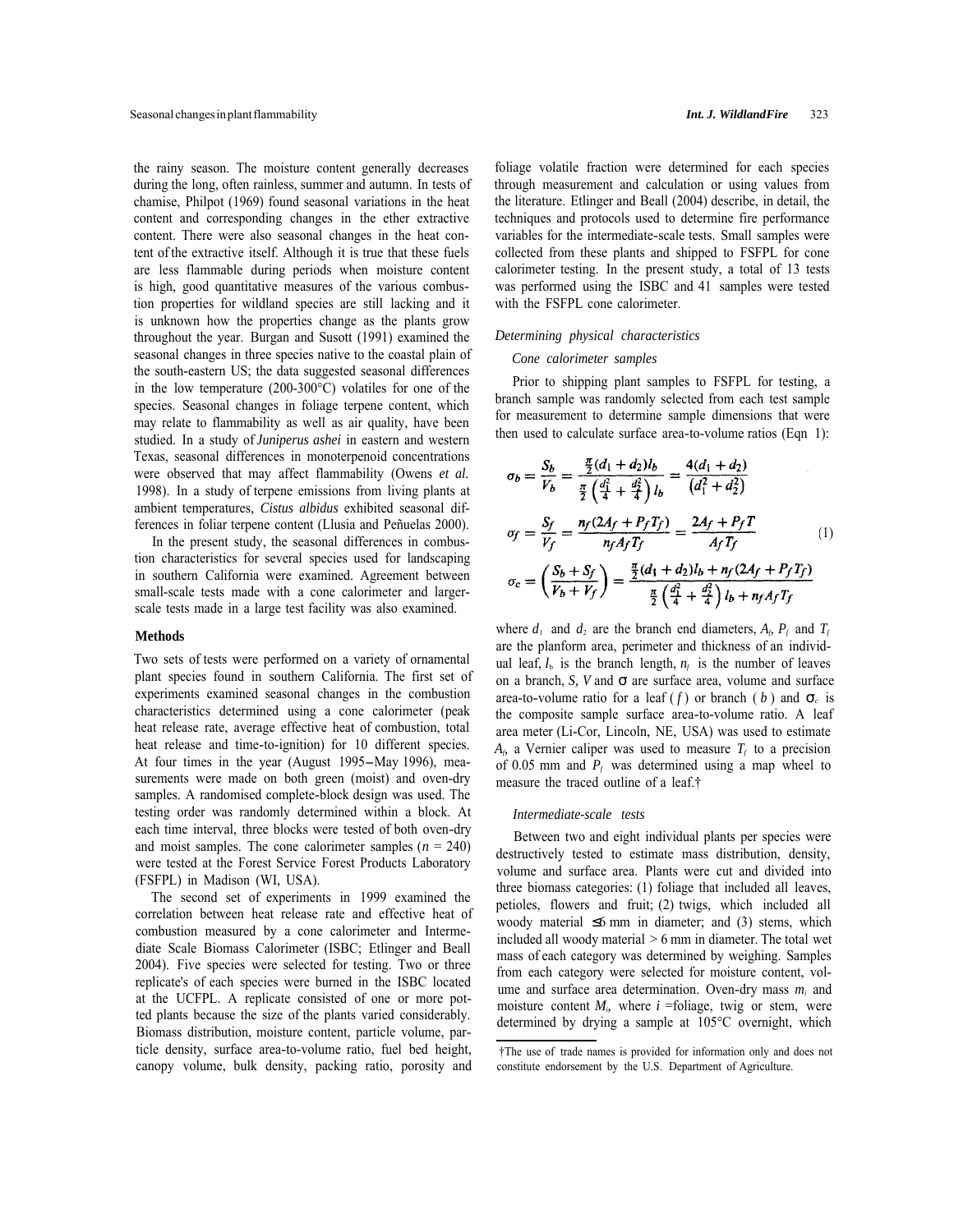was sufficient to remove all moisture. The total moisture content *MT* of a plant was estimated as a weighted sum (Eqn 2). Particle volume *Vi* was determined by water displacement in a 1000-mL graduated cylinder. Total density  $\rho_{\text{T}}$  and total volume  $V<sub>r</sub>$  were also calculated as weighted sums (Eqn 2):

$$
M_T = \sum_i f_i M_i
$$
  
\n
$$
\rho_T = \sum_i f_i \rho_i = \sum_i f_i \frac{m_i}{V_i}
$$
  
\n
$$
V_T = \sum_i f_i V_i
$$
\n(2)

where  $f_i$ ,  $M_i$ ,  $V_i$ , and  $\rho_i$  are the mass fraction, moisture content, volume and density for each dry biomass component. For the UCFPL tests, the surface area-to-volume ratio was determined by scanning a foliage sample, determining *mi* as above and using Eqn (3):

$$
\sigma_l = \frac{2N_X r}{\frac{m_l}{\rho_i}}\tag{3}
$$

where  $N_x$  and  $r$  are the total number of pixels occupied by foliage in the scanned image and the resolution of the scanned image (cm2 per pixel), respectively (Fig. 1). A correction factor was applied to the surface area estimated for *Rosmarinus officinalis* because the foliage was thick, as is typical for succulent plants. The cross-sectional shape of the foliage was elliptical with maximum and minimumaxes of 0.124 and 0.084 mm, respectively  $(n = 13$  leaves). All foliage did not lay flat, so that the maximum thickness was scanned. The image bias was determined to be 0.37; this correction factor was applied to 70% of the scanned area that was assumed to be affected.

Total height of the fuel bed was defined as the distance from the ISBC test rack surface to the top of the highest branch and was estimated from six measurements taken from a photograph. Canopy volume was calculated from photographic measurements assuming that the frustum of an elliptical cone represented the crown shape (Eqn 4). Canopy bulk density, packing ratio and porosity were then calculated as follows:

$$
V_c = \frac{h}{3} \left( A_{cU} + A_{cL} + \sqrt{A_{cU}A_{cL}} \right)
$$
  
= 
$$
\frac{\pi h \left( d_{U1} d_{U2} + d_{L1} d_{L2} + \sqrt{d_{U1} d_{U2} d_{L1} d_{L2}} \right)}{12}
$$
  

$$
\rho_b = \frac{m_c}{V_c} = \frac{m_{cw}}{(1 + M_T) V_c}
$$
  

$$
\beta = \frac{\rho_b}{\rho_T}
$$
  

$$
\phi = \frac{V_c}{V_T}
$$
 (4)

where  $V_c$ ,  $A_{cb}$ ,  $A_{d}$ ,  $h$ ,  $d_{U1}$ ,  $d_{U2}$ ,  $d_{L1}$ ,  $d_{L2}$ ,  $m_c$ ,  $m_{cw}$ ,  $h$ , and are canopy volume, area of upper ellipse, area of lower ellipse,



**Fig.1.** Scanned image of *Rosmarinus officinalis* used to determine surface area-to-volume ratio at University of California Forest Products Laboratory. The square in the lower portion of the figure is 1-cm2 calibration image.

height of canopy, minimum and maximum diameters for the upper and lower ellipses, canopy oven-dry mass, canopy wet mass, bulk density, packing ratio and porosity, respectively. Following each test, all unburned material was collected and its mass determined.

Foliage volatile percentage was estimated using a gas chromatograph (GC). For each species, leaf samples taken from five individuals were combined for chromatographic analysis with a flame ionisation detector. Leaf samples were mixed, frozen with liquid  $N_2$  and crushed in a ceramic bowl with a pestle. Finely crushed leaves (2 g) were soaked in pentane for 2 days. Approximately 5 g crushed leaves were oven-dried at 105°C for 4 h to obtain moisture content. The mass of volatiles evaporated below 105°C was assumed to be not significant. For the GC test, a column of 5% diphenyl and 95% dimethyl polysiloxane was used with a capillary inside diameter of 0.25 mm. The internal standard was 2 mL 0.05% octadecane  $(C_{18}H_{38})$ . The injection temperature was 240°C. The GC test started at 35°C with a heating rate of 6°C min-1 to 280°C, which was then held at 280°C for 6 min. Foliage volatile percentage was determined using Eqn  $(5)$  where  $F<sub>v</sub>$ ,  $m<sub>280</sub>$  and  $m<sub>OD</sub>$  are the foliage volatile percentage, sample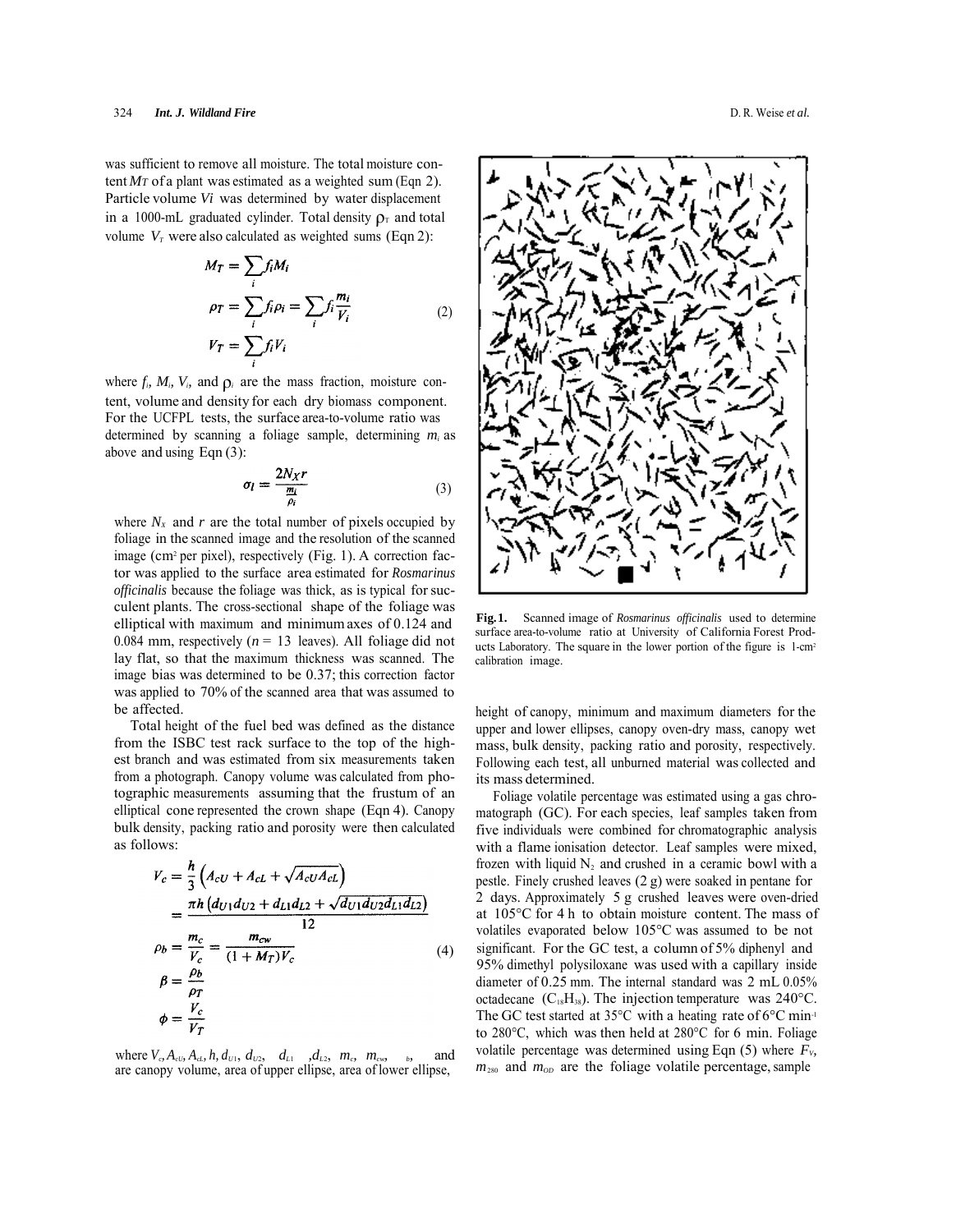mass loss from 105 to 280°C and GC sample oven-dry mass, respectively.

$$
F_V = 100 \frac{m_{280}}{m_{OD}}\tag{5}
$$

# *Materials*

For the cone calorimeter test using 10 species, samples were collected from the following species: chamise (*Adenostoma fasciculatum* H. & A.), aloe (*Aloe* sp.), saltbush (*Atriplex halimus* L.), wild lilac (*Ceanothus* 'JoyceCoulter'), crimson-spot rockrose (*Cistus ladanifer* L.), sageleaf rockrose (*C. salviifolius* L.), toyon (*Heteromeles arbutifolia*  M. Roem.), prostrate myoporum (*Myoporum parvifolium*), olive (*Olea europaea* L.) and spiny saltbush (*Rhagodia spinescens*). All species except *A. fasciculatum* were located outdoors in a commercial nursery and watered regularly. *Adenostoma fasciculatum* was located adjacent to the nursery and only received rainfall. The plants were not grown in a greenhouse. Samples of the plants were obtained by the USDA Forest Service Forest Fire Laboratory in Riverside (CA, USA) and shipped overnight to FSFPL. The green and dried branch samples with intact foliage were collected from the outer crown of each species with new growth, flowering and fruiting portions removed. Removal of these high-water content plant parts may have removed part of the effect of season on flammability; however, these plant parts comprise only a small portion of the total plant mass for the species in the present study. Maximum diameter of the branch samples was ≤6 mm. Plastic bags of green samples were kept in cold storage for up to 1 month until testing to retain moisture content. The oven-dry samples were dried in a convection oven and desiccant was added to the plastic bags with the dried samples.

For the intermediate-scale tests, plants were purchased from a commercial nursery in southern California and shipped in pots to the UC Berkeley Richmond Field Station where the test facility was located (UCFPL). Five species were tested: big saltbush (*Atriplex lentiformis* (Torr.) S. Wats), Santa Barbara ceanothus (*Ceanothus impressus*  Trel. 'Eleanor Taylor'), sageleaf rockrose (*C. salviifolius*), spiny saltbush (*Rhagodia spinescens*) and rosemary (*Rosmarinus officinalis* L. 'prostrata'). Two of these landscape plants (*C. salvifolius* and *R. officinalis*) are common components of garrigue, a fire-prone shrub community found in France. Plants were watered, on average, every 3 days after arriving at UCFPL until testing. Only 'five-gallon' size plants were used. All plants lost foliage after arrival from cold weather stress, scale and fungal infection and/or water stress. Plants were watered daily for 3 days before a fire test.

### *Equipment*

Both the bench-scale cone calorimeter and the ISBC obtain the heat release rate of the burning sample as a function of time (Babrauskas 2002*a*) by measuring the consumption of oxygen as the result of combustion (Huggett 1980; Janssens 2002). The basic assumption of the calculations is that approximately 13.1 MJ heat is released per  $kg O<sub>2</sub>$  consumed for a wide range of materials, including plastics and liquid fuels. Combustion gases are collected in an exhaust hood and duct. Samples of the exhaust gases in the ducts above the hood over the burning sample are analysed for their  $O_2$ ,  $CO_2$  and CO contents. The  $O_2$  concentrations measured in the hood are compared with the normal ambient concentration determined before ignition. From these gas concentration measurements, the net heat release rate as the result of combustion is calculated. Susott (1982*a*), in his study of various forest fuels, found that the relationship between the gross heat of combustion and the  $O<sub>2</sub>$  required for the combustion of pyrolysis volatiles was 14.6 MJ/kg oxygen. Using the data of Susott *et al.* (1975), Dietenberger (2001) found that the net heat of combustion for forest fuels was 13.23 MJ/kg times the ratio of stoichiometric  $O_2$  mass to fuel mass. The ratio was shown to be valid for biomass with high ash content, treated wood, wood volatiles and wood char.

### *Bench-scale calorimeter tests*

The cone calorimeter is widely used to obtain the heat release rate of building materials and other products (Babrauskas 1984, 2002*b*; ASTM International 2004). An electric cone heater exposed the  $100 \times 100$ -mm specimen holder to a fixed heat flux in an open environment. In these tests, the plant specimens were placed in an aluminum foil container that was laid on a holder with a low-density ceramic wool blanket. To contain the pieces of the specimens, we placed a steel edge retainer frame with a grid over the holder (Fig. 2). A watercooled shutter was used to shield the specimen until the test was initiated. An electric spark igniter provided the ignition source. The cone calorimeter at FSFPL is a CONE2 AutoCal Combustion Analysis System (Atlas Electric Devices Co., Chicago, IL, USA) (Fig. 2). A methane burner with an output of 5 kW is used to calibrate the equipment involved in the heat-release measurements.

### *Defermination of O2, CO2 and CO content*

Initial test data were curves of heat release rate *v.* time and curves of mass loss rate *v.* time. Heat release rate is normally expressed as  $kW$  per exposed surface area (m<sup>2</sup>). From visual observations and these initial test data, results that can be reported included the following: peak heat release rate (PHRR) at time *x,* average heat release rate over interval *y* minutes after ignition, total heat release (THR), average mass loss rate, time for sustained ignition (TSI), effective heat of combustion *v*. time and average effective heat of combustion (EHOC). Results for PHRR, EHOC, THR and TSI are reported here. The values reported for EHOC ofthe green samples were calculated from the total heat release and the mass loss without any correction for the mass loss due to moisture. An exposed surface area of 0.0080 m2 was assumed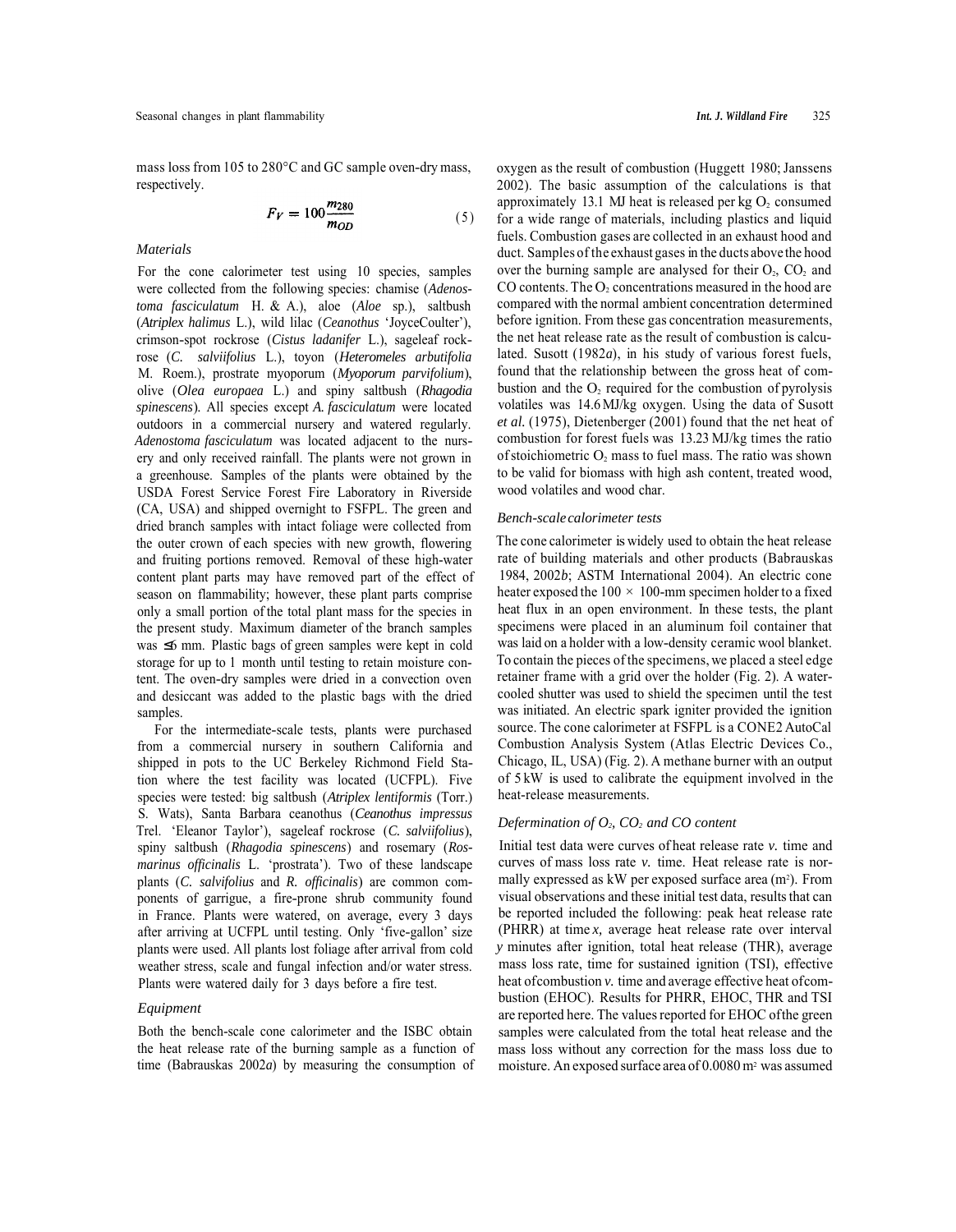

Fig. 2. (*a*) Cone calorimeter used to measure combustion characteristics of various vegetation specimens, (b) specimen holder with retainer frame and grid used by cone calorimeter and (*c* ) intermediate scale biomass calorimeter used to measure combustion characteristics of small shrubs.



**Fig. 3.** Example of a calibration run for the intermediate scale biomass calorimeter at the University of California Forest Products Laboratory.

in the calculations of results in terms of unit area. This is the exposed area of the top of the specimen holder accounting for the edges of the retainer frame and the grid (Fig. 2*b*; Urbas 2005). This surface area is smaller than 0.0088 m2 reported by Urbas (2005) owing to the grid.

Cone calorimeter samples were removed from the plastic bags, weighed and placed in the holder immediately before testing. The amount of material was usually a single layer of foliage with the entire exposed surface area of the sample holder not covered. A radiant flux of 25 kW m<sup>-2</sup> was used to ignite the samples. Gas concentration and mass loss measurements were sampled at 1 Hz. A small orifice plate was used in the exhaust duct to obtain a measured exhaust flow of  $0.012 \text{ m}^3 \text{ s}^{-1}$ .

#### *Intermediate-scale calorimeter tests*

The ISBC tests were conducted at UCFPL. In addition to the equipment to measure  $O_2$ ,  $CO_2$  and  $CO$  concentrations, the ISBC had two platform load cells, a propane line burner, a three-sided ceramic board enclosure, a plant rack and a data-acquisition system. A three-sided wooden wall, lined with ceramic fibreboard, surrounded the plant rack and line burner (Fig. 2). The calorimeter was calibrated by measuring heat release from propane (Fig. 3).

To produce an even heat output from the propane burner, propane gas was uniformly forced through a 15-cm tall column of sand. This sand propane burner produced a wall of flame approximately 1 m in length. The flame leaned into the fuel bed at an angle of approximately 45° due to entrainment ofair caused by the surrounding walls. This allowed the entire width ofthe vegetation to be penetrated with flame. Depending on the height and depth ofthe vegetation, the flame mainly penetrated the middle ofthe fuel in a vertical orientation and missed the back bottom and top front of the fuel. Convection, radiation and intermittent flame contact heated those areas missed by continuous flame impingement.

# *Statistical analysis*

The PHRR was normalised on a per unit area basis: the sample holder area  $(0.0080 \text{ m}^2)$  was used for the cone calorimeter and a sample's estimated crown area  $(\pi(d_{U_1}d_{U_2} + d_{L1}d_{L2} + \sqrt{d_{U_1}d_{U_2}d_{L1}d_{L2}})/4)$  was used for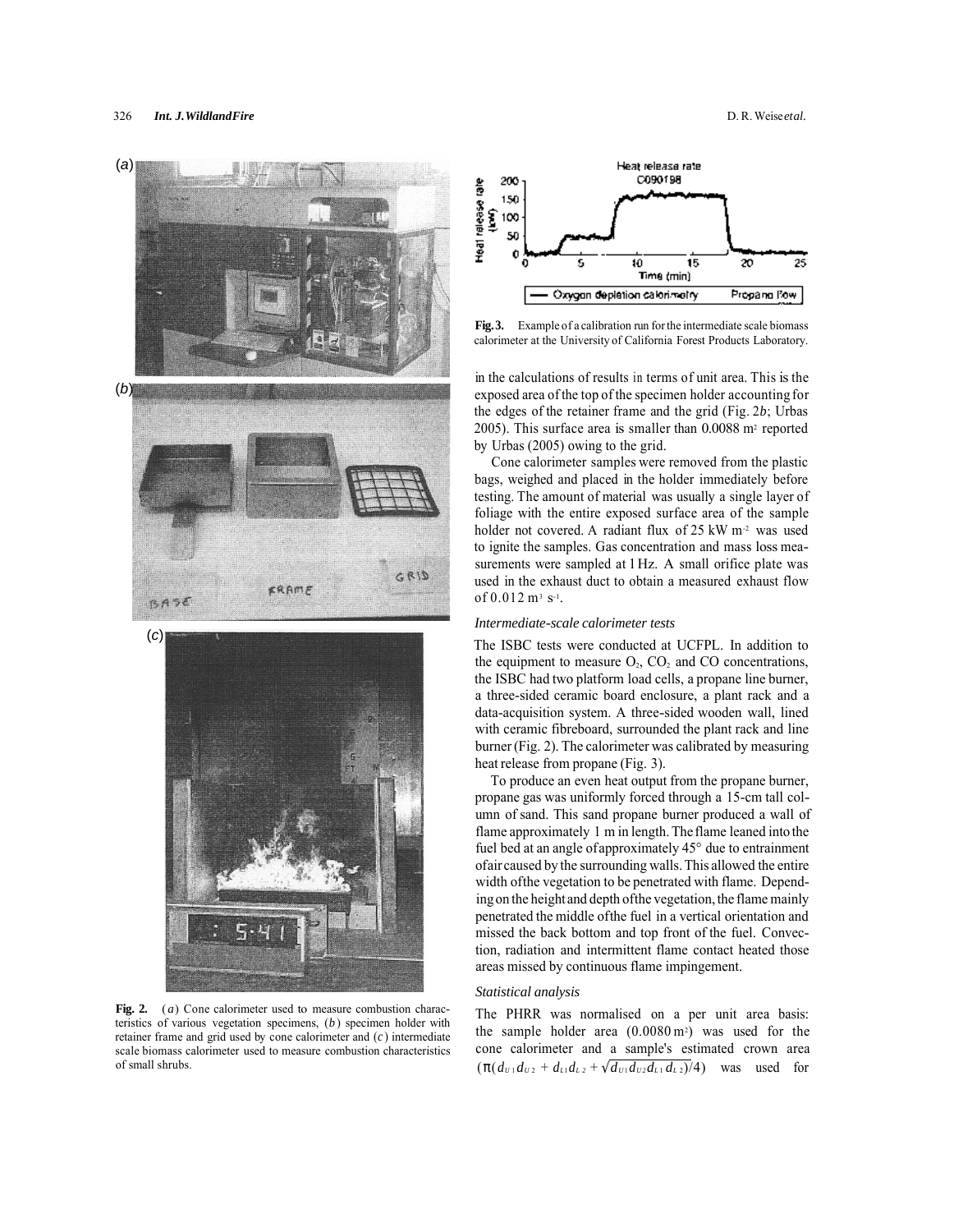the ISBC tests. Analysis of variance was used to test the effects of species and season on PHRR, EHOC and TSI for the cone calorimeter tests. For the green samples, moisture content was not controlled in the living plants. Some species from the nursery were watered since they were grown in pots. Other plants from the nursery and the adjoining native landscape were rooted in the ground, were droughtadapted and only received occasional watering (nursery) or natural rainfall. In order to reduce the confounding effect of moisture, plants were also tested as oven-dry samples. The PHRR for oven-dry and green samples was ranked separately within a season. Ranks for oven-dry and green samples were compared to determine whether moisture content changed the species order. Following Dimitrakopoulos and Papaioannou (2001), a regression model was fit relating TSI to the estimated water mass for all green samples.

Owing to the limited number of the intermediate scale tests, only data plots and correlation were used to determine whether a relationship existed between the cone calorimeter and the intermediate-scale biomass calorimeter results. Both PHRR and EHOC were examined.

### **Results**

### *Bench-scale calorimeter tests*

The moisture content of some species, such as *A. fasciculatum,* changed appreciably over the test period (Table 1). *Aloe*  sp. and *M. parvifolium,* both succulent species, maintained mean moisture contents > 1000% and 300%, respectively, for the entire experiment. The composite surface area-to-volume ratio a, was similar for the 10 species with the exception of *Aloe* sp. (Table 2). The branch surface area-to-volume ratios  $(\sigma_b)$  were similar for most species and there was a wider range for the foliage  $(\sigma_i)$ . *Aloe* sp. and *R. spinescens* had the lowest and highest composite ratios  $(\sigma_c)$ , respectively.

Examples of the evolution of heat release rate over time can be found in Fig. 4. Oven-dry samples had greater heat release rates than the green samples for the same species. There was a significant difference in the time needed to achieve the peak heat release rate between oven-dry and green samples. For the 4 tests illustrated in Fig. 4, there was a difference of at least 100 s between green and oven-dry samples. As would be expected, green samples had a longer ignition delay. The PHRR differed appreciably between green and oven-dry samples (Table 3). Green samples exhibited lower PHRR (Fig. 5). The PHRR for oven-dry samples ranged from 49 (*Aloe* sp.) to 331 kW m-2 (*O.europaea*). The range of PHRR for green sampleswas 1 (*Aloe* sp.) to 176 kW m<sup>-2</sup> (*A. fusciculatum*).

As would be expected, the EHOC for green samples was lower than for oven-dry samples (Table 3; Fig. 6). For oven-dry samples, the EHOC ranged from 9.4 (*Aloe* sp.) to 19.6 MJ kg-1 (*O.europaea*), whereas for green samples EHOC ranged from 0 (*Aloe* sp.) to 10.8 MJ kg<sup>-1</sup> (*A. fasciculatum*). Combining the oven-dry data for total heat release and the dry mass consumed resulted in an overall estimate of 16.07 MJ kg-1 for the effective heat of combustion (slope of line for oven-dry data in Fig. 7) of the ornamental vegetation used in this test.

In many instances, the green samples did not sustain ignition with the  $25 \text{ kW m}^2$  radiant ignition flux (Table 4). For those tests in which sustained ignition was observed, the observed times ranged from 52 s (*Ceanothus* 'Joyce Coulter') to 555 s (*M. parvifolium*) for green samples and from 13 s (*M. parvifolium*) to 1 14 s (*Aloe* sp.) for oven-dry samples. The time to sustained ignition increased with moisture content (Fig. 8).

As can be seen in Tables 3 and 4, and Figs 5 and 6, differences in PHRR, EHOC and TSI between species were observed. Analysis of variance of the oven-dry samples indicated that season, species and the species-seasoninteraction significantly affected PHRR and TSI means; season and species significantly affected mean EHOC (significant defined as  $\alpha \le 0.05$ ). Species, season and their interaction affected PHRR, TSI and EHOC means for green samples also.

| Table 1. Mean moisture content of live foliage samples from 10 ornamental plant species tested using a |
|--------------------------------------------------------------------------------------------------------|
| cone calorimeter                                                                                       |

Values are the mean (s.e.)

| Species                                | Moisture content $(\%)$ |           |           |            |  |  |  |  |
|----------------------------------------|-------------------------|-----------|-----------|------------|--|--|--|--|
|                                        | August                  | December  | March     | May        |  |  |  |  |
| Olea europaea                          | 58 $(1)$                | 88(2)     | 99 (1)    | 100(17)    |  |  |  |  |
| Adenostoma fasciculatum                | 69(2)                   | 65(2)     | 128(54)   | 98 (7)     |  |  |  |  |
| Cistus landanifer                      | 110(1)                  | 116(34)   | 146(3)    | 163(7)     |  |  |  |  |
| Heteromeles arbutifolia                | 121(4)                  | 103(2)    | 117(3)    | 185(6)     |  |  |  |  |
| Ceanothus 'Joyce Coulter' <sup>A</sup> | 121(5)                  | 38(1)     |           |            |  |  |  |  |
| Cistus salviifolius                    | 151(3)                  | 196(4)    | 199(4)    | 244(4)     |  |  |  |  |
| Atriplex halimus                       | 182(3)                  | 125(0)    | 220(5)    | 307 (32)   |  |  |  |  |
| Rhagodia spinescens                    | 250(6)                  | 205(22)   | 276 (16)  | 341 (27)   |  |  |  |  |
| Myoporum parvifolium                   | 325(16)                 | 466(2)    | 452 (124) | 775 (28)   |  |  |  |  |
| Aloe sp.                               | 1935 (127)              | 1130 (19) | 2396 (58) | 1901 (118) |  |  |  |  |

A Plant used for sampling died between December 1995 and March 1996.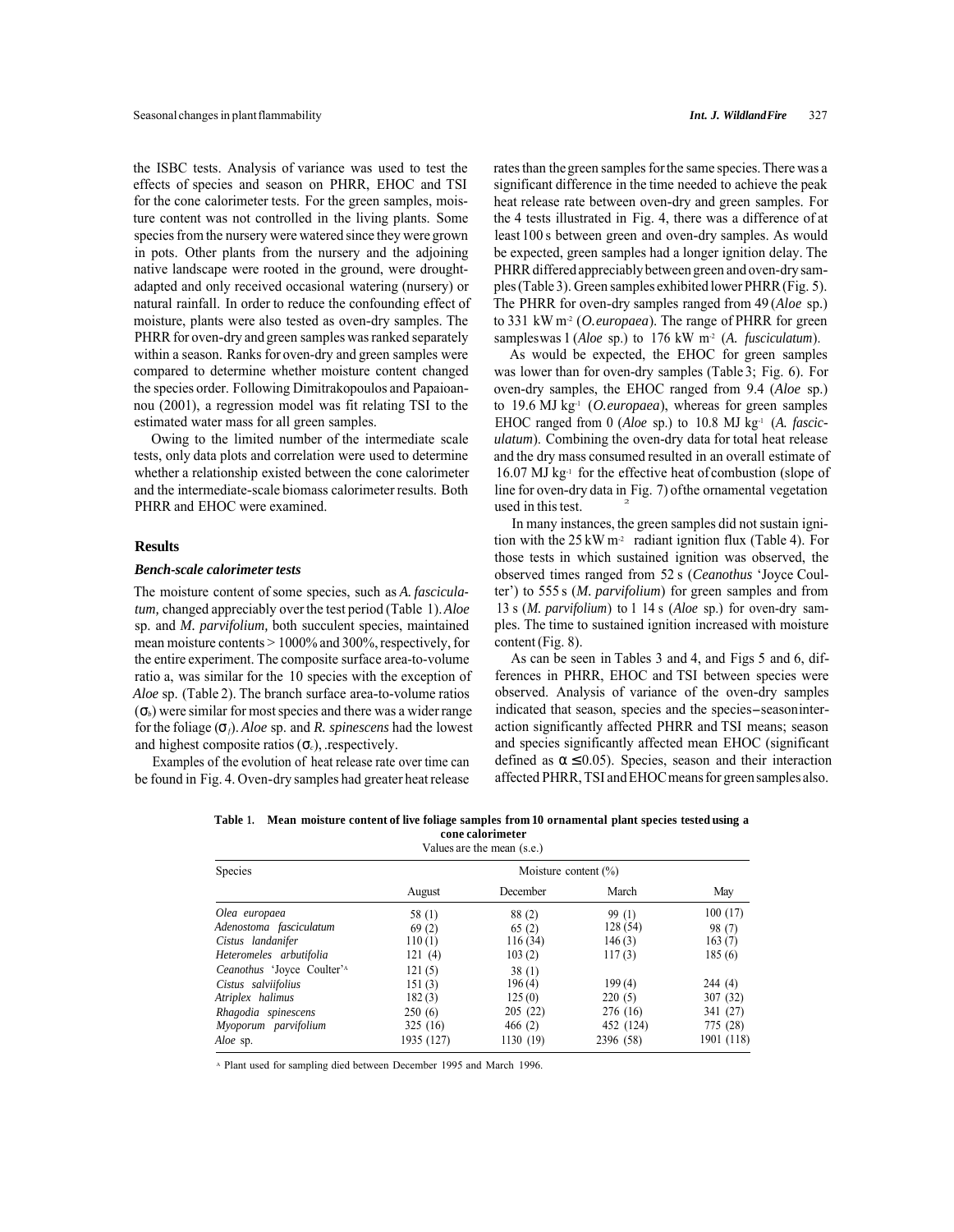| Species                              | Source       |       |                | Surface area/volume $(\sigma; \text{ cm}^{\text{-}})$ |                |  |                    |
|--------------------------------------|--------------|-------|----------------|-------------------------------------------------------|----------------|--|--------------------|
|                                      |              | Leaf  |                | Branch                                                |                |  | Composite          |
| Aloe sp.                             | <b>USFS</b>  |       | $7.3$ $(3.7)$  |                                                       | $5.6$ $(0.8)$  |  | $5.0$ $(1.2)$      |
| Atriplex halimus                     | <b>USFS</b>  |       | $37.3$ $(1.9)$ |                                                       | 15.0(1.7)      |  | $33.4$ $(1.9)$     |
| Ceanothus 'Joyce Coulter'            | <b>USFS</b>  |       | $44.0$ $(2.4)$ |                                                       | 13.0(2.8)      |  | $34.3$ $(1.7)$     |
| Adenostoma fasciculatum              | <b>USFS</b>  |       | $42.3$ $(5.5)$ |                                                       | $14.7$ $(1.9)$ |  | 30.2 (5.5)         |
| Cistus landanifer                    | <b>USFS</b>  |       | $40.4$ $(3.6)$ |                                                       | $22.2$ $(1.2)$ |  | $39.2 \quad (3.3)$ |
| Cistus salviifolius                  | <b>USFS</b>  |       | $36.5$ $(3.7)$ |                                                       | $26.3$ $(1.1)$ |  | $35.8$ $(3.5)$     |
| Myoporum parvifolium                 | <b>USFS</b>  |       | 19.7 (4.0)     |                                                       | 9.9(2.5)       |  | $17.2 \quad (3.5)$ |
| Olea europaea                        | <b>USFS</b>  |       | $55.9$ $(4.8)$ |                                                       | $21.2$ $(3.8)$ |  | $42.9$ $(5.1)$     |
| Rhagodia spinescens                  | <b>USFS</b>  |       | $75.3$ $(7.8)$ |                                                       | $22.1$ $(2.7)$ |  | $60.8$ $(4.0)$     |
| Heteromeles arbutifolia              | <b>USFS</b>  |       | $26.5$ $(8.5)$ |                                                       | $8.9$ $(2.5)$  |  | $23.0$ $(7.5)$     |
| Atriplex lentiformii                 | <b>UCFPL</b> | 57.8  |                |                                                       |                |  |                    |
| Ceanothus impressus 'Eleanor Taylor' | <b>UCFPL</b> | 76.1  |                |                                                       |                |  |                    |
| Cistus salviifolius                  | <b>UCFPL</b> | 55.3  |                |                                                       |                |  |                    |
| Rhagodia spinescens                  | <b>UCFPL</b> | 61.9  |                |                                                       |                |  |                    |
| Rosmarinus officinalis 'prostrata'   | <b>UCFPL</b> | 106.8 |                |                                                       |                |  |                    |

**Table 2. Estimated mean (s.e.) surface area-to-volume ratios for ornamental plant species in California**  USFS, measurements and calculations ( $n = 9$ ) performed at USDA Forest Service Forest Fire Laboratory, Riverside, CA, USA; UCFPL, measurements and calculations performed at University of California Forest Products Laboratory, Richmond CA, USA



**Fig. 4.** Mass loss rates and heat release rates measured in a cone calorimeter for green and oven-dry samples of (*a,b*) chamise (*Adenostoma fasciculatum*) and (*c,d*) saltbush (*Atriplex halimus*).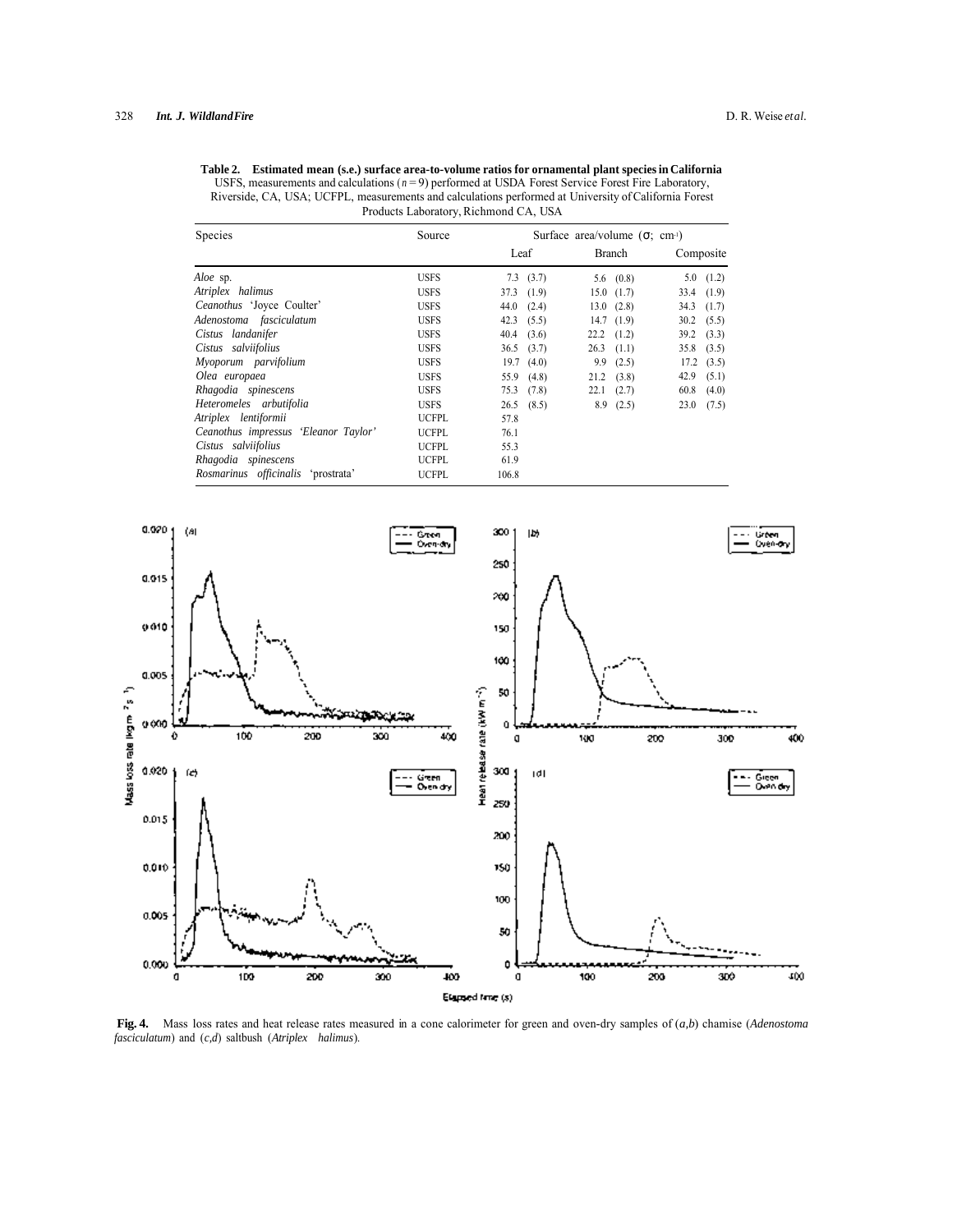| Species                                | O/G |          |          | Peak heat release rate $(kW m-2)$ |          |                  | Average effective heat of combustion $(MJ kg-1)$ |            |            |  |  |
|----------------------------------------|-----|----------|----------|-----------------------------------|----------|------------------|--------------------------------------------------|------------|------------|--|--|
|                                        |     | August   | December | March                             | May      | August           | December                                         | March      | May        |  |  |
| Olea europaea                          | O   | 260(7)   | 287(14)  | 302(8)                            | 264(9)   | 17.4(5)          | 17.2(6)                                          | 18.8(5)    | 18.2(6)    |  |  |
|                                        | G   | 127(6)   | 165(6)   | 140(16)                           | 127(22)  | 8.0(14)          | 8.4(10)                                          | 8.2(8)     | 7.7(3)     |  |  |
| Adenostoma fasciculatum                | O   | 247(4)   | 255(11)  | 281 (14)                          | 210 (19) | 16.6(3)          | 17.9(2)                                          | 17.3(1)    | 16.1 $(3)$ |  |  |
|                                        | G   | 102(18)  | 119(11)  | 166(6)                            | 101(12)  | 6.9(17)          | 8.5(8)                                           | 9.2(17)    | 7.4(3)     |  |  |
| Atriplex halimus                       | О   | 93 (29)  | 209(8)   | 216 (19)                          | 147(16)  | 12.7(10)         | 14.6(8)                                          | 14.6 (5)   | 13.3(8)    |  |  |
|                                        | G   | 26(15)   | 61 (26)  | 98 (10)                           | 46 (105) | 0.9(86)          | 4.1 $(20)$                                       | 3.7(1)     | 1.5(78)    |  |  |
| Heteromeles arbutifolia                | О   | 111 (6)  | 168 (14) | 181(17)                           | 120(15)  | 15.4(4)          | 17.5(5)                                          | 15.7(3)    | 14.1(6)    |  |  |
|                                        | G   | 45 (39)  | 62(10)   | 88 (10)                           | 38 (43)  | 3.4(44)          | 5.6 $(17)$                                       | 4.9 $(16)$ | 2.6(10)    |  |  |
| Cistus ladanifer                       | О   | 152 (7)  | 159(3)   | 219(11)                           | 131(13)  | 14.6 $(10)$      | 15.6(3)                                          | 16.3(6)    | 13.2(6)    |  |  |
|                                        | G   | 37 (72)  | 60(37)   | 50(22)                            | 40 (42)  | 4.9(75)          | 4.9(16)                                          | 3.9(20)    | 3.1(34)    |  |  |
| Myoporum parvifolia                    | O   | 162(9)   | 149 (13) | 131(2)                            | 110(21)  | 16.3(2)          | 16.0(5)                                          | 15.1(5)    | 14.4(3)    |  |  |
|                                        | Ü   | 35(53)   | 37 (81)  | 71 (13)                           | 19(68)   | 1.6(7)           | 1.0(14)                                          | 1.5(4)     | 0.8(29)    |  |  |
| Ceanothus 'Joyce Coulter' <sup>A</sup> | O   | 139 (23) | 150(11)  |                                   |          | 13.4(5)          | 14.2(1)                                          |            |            |  |  |
|                                        | G   | 41 (70)  | 82(13)   |                                   |          | 2.8(57)          | 8.5(15)                                          |            |            |  |  |
| Cistus salviifolius                    | 0   | 99 (12)  | 167(11)  | 183(10)                           | 138(7)   | 12.7(3)          | 14.2(3)                                          | 13.9(3)    | 12.3(8)    |  |  |
|                                        | G   | 47 (23)  | 32(38)   | 62(12)                            | 42 (13)  | 4.7(16)          | 2.8(13)                                          | 4.0(11)    | 2.8(10)    |  |  |
| Aloe sp.                               | О   | 92 (19)  | 92 (35)  | 70 (81)                           | 93 (41)  | 11.6 $(2)$       | 11.2(14)                                         | 8.2(71)    | 10.1(7)    |  |  |
|                                        | G   | 4(11)    | 4(9)     | 2(48)                             | 2(34)    | (14)<br>$\theta$ | 0(148)                                           | 0.1(125)   | 0.2(18)    |  |  |
| Rhagodia spinescens                    | О   | 88 (11)  | 182(14)  | 207(3)                            | 157(26)  | 13.4(9)          | 14.8(4)                                          | 15.0(2)    | 14.2(1)    |  |  |
|                                        | G   | 24 (81)  | 73 (44)  | 65 (20)                           | 28 (22)  | 2.3(30)          | 4.7(32)                                          | 2.5(10)    | 1.6(22)    |  |  |

| <b>Table</b>                                                                    | Means (coefficient of variation) for the neak heat release rates and effective heat of combustion using a cone calorimeter for green and oven-dry samples of ornamental |  |  |  |  |  |  |
|---------------------------------------------------------------------------------|-------------------------------------------------------------------------------------------------------------------------------------------------------------------------|--|--|--|--|--|--|
| vegetation in southern California collected in between August 1995 and May 1996 |                                                                                                                                                                         |  |  |  |  |  |  |
|                                                                                 | G, plant sample not dried (green): $\Omega$ , plant sample dried at $00\degree C$ to a constant weight                                                                  |  |  |  |  |  |  |

A Plant used for sampling died between December 1995 and March 1996.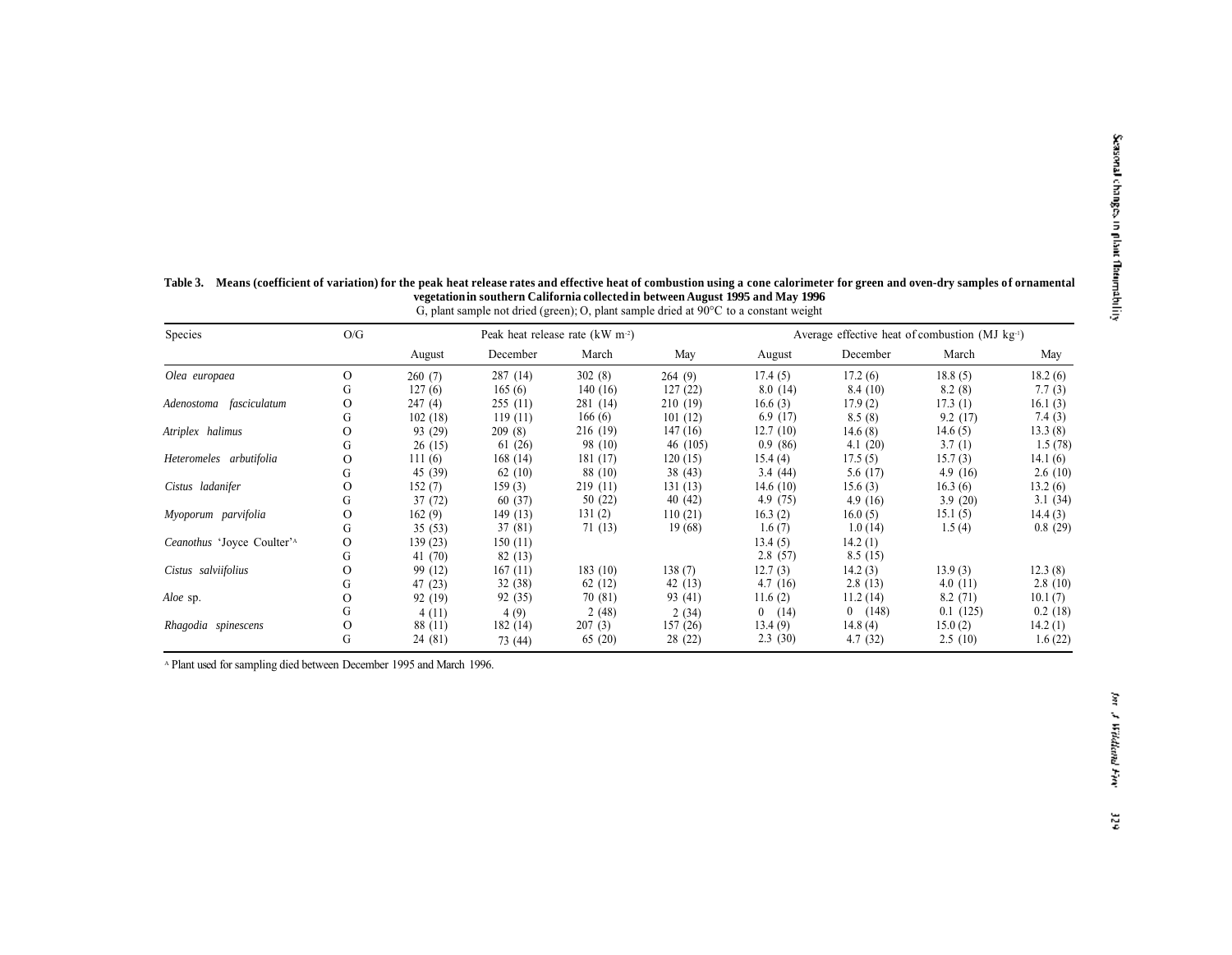

Fig. 5. Mean peak heat release rates (PHRR) for (*a*) green and ( *b* ) oven-dry samples of ornamental vegetation in southern California. The PHRR was determined using  $25 \text{ kW} \text{ m}^2$  flux in a cone calorimeter.

It was not possible to isolate the effects of species and season individually on PHRR, EHOC or TSI because of the presence of interaction. The changes in PHRR and EHOC for oven-dry and green vegetation can be seen in Figs 5 and 6 respectively. For many of the species, there was a suggestion of a seasonal trend in PHRR. For the oven-dry samples, PHRR appears to have increased for samples tested in December and March. A similar trend was observed for the green samples, particularly *O. europaea, A. fasciculatum* and *M. parvifolium.* For *O. europaea,* the EHOC of oven-dry vegetation was similar for the four sampling times. Other species exhibited a slight trend with higher EHOC occurring in December and March.

Total heat release was strongly correlated ( $r^2 = 0.94$ ) with oven-dry mass consumed for the oven-dry samples (Fig. 7). More variability in THR was observed for the green samples and the fitted regression accounted for less variation in THR  $(r^2 = 0.60)$ . The three intercept terms were not significantly different than 0. The estimated coefficients for dry mass



**Fig. 6.** Mean effective heat ofcombustion (EHOC) for (*a*) green and (b) oven-dry samples of ornamental vegetation in southern California. The EHOC was determined using 25 kW m<sup>-2</sup> flux in a cone calorimeter.



**Fig. 7.** Effective heat of combustion calculated as slope of total heat release *v,* dry mass consumed for green and oven-dry samples of ornamental vegetation in southern California. Total heat release was determined using 25 kW m-2 flux in a cone calorimeter.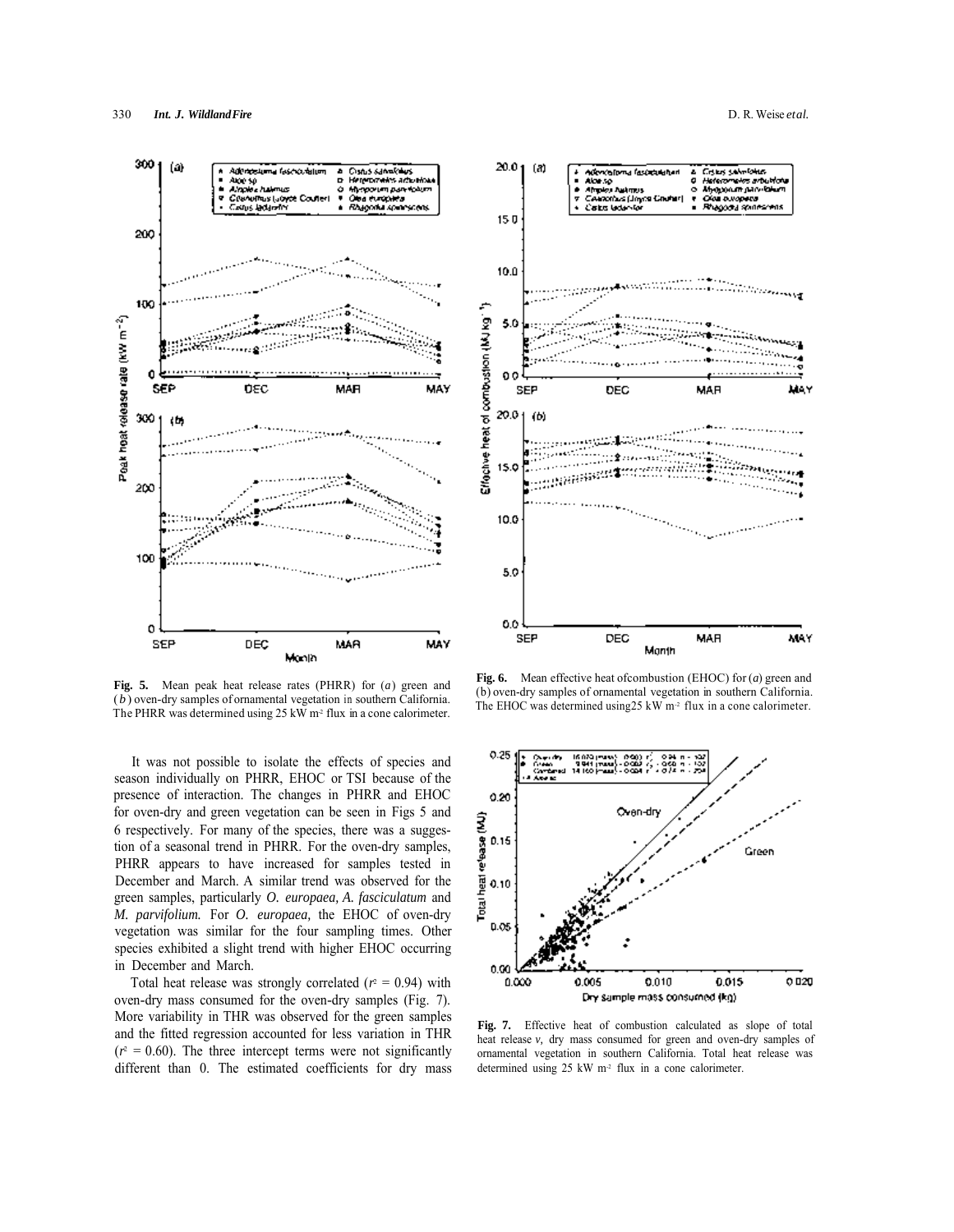| <b>Species</b>            | August            |                           | <b>December</b> |              | March       |              | May         |              |
|---------------------------|-------------------|---------------------------|-----------------|--------------|-------------|--------------|-------------|--------------|
|                           | Time <sup>A</sup> | <b>Tests</b> <sup>B</sup> | <b>Time</b>     | <b>Tests</b> | <b>Time</b> | <b>Tests</b> | <b>Time</b> | <b>Tests</b> |
| Aloe sp.                  |                   | 2(0)                      |                 | 3(0)         |             | 3(0)         |             | 3(0)         |
| Atriplex halimus          |                   | 3(0)                      | 174(14)         | 3(2)         | 261(9)      | 3(3)         | 310         | 3(1)         |
| Ceanothus 'Joyce Coulter' | 204 (16)          | 3(2)                      | 98 (32)         | 3(3)         |             |              |             |              |
| Adenostoma, fasciculatum  | 138 (24)          | 3(3)                      | 108(11)         | 3(3)         | 104(14)     | 3(3)         | 100(5)      | 3(2)         |
| Cistus ladanifir          | 121               | 3(1)                      | 136             | 3(1)         |             | 3(0)         | 250(0)      | 3(1)         |
| Cistus salviifolius       | 131               | 3(1)                      |                 | 3(0)         |             | 3(0)         | 189         | 3(1)         |
| Myoporum parvifolia       | 292               | 3(1)                      | 336             | 3(1)         | 544 (11)    | 3(2)         |             | 3(0)         |
| Olea europea              | 99 (9)            | 3(3)                      | 91 (9)          | 3(3)         | 106(4)      | 3(3)         | 103(5)      | 3(3)         |
| Rhagodia spinescens       |                   | 3(0)                      | 102             | 3(1)         |             | 3(0)         |             | 3(0)         |
| Heteromeles arbutifolia   |                   | 3(0)                      | 157 (20)        | 3(2)         | 182         | 3(1)         | 254         | 3(1)         |

**Table 4. Time to sustained ignition estimated using a cone calorimeter for green samples of ornamental vegetation in southern California collected in between August 1995 and May 1996** 

A Mean time to sustained ignition in seconds (standard error of mean).

B Total number of tests (number of tests with sustained ignition).



**Fig. 8.** Relationship between total water mass and time to sustained ignition for green samples of ornamental vegetation in southern California.

consumed were  $16.070$ , 9.941 and  $14.160$  MJ kg<sup>-1</sup> for ovendry, green and all samples respectively.

Because of significant interaction and the inability to isolate the treatment effects, the TSI data of the green samples were pooled and a regression model was fit relating TSI to the estimated total mass of  $H_2O$  in the sample (Fig. 8). For the green samples, the  $H_2O$  mass accounted for 91 % of the variation in TSI.

#### *Intermediate-scale calorimeter tests*

Thirteen tests were run in February 1999: three each for *A. lentiformis, R. spinescens* and *C. salviifolius,* and two each for *C. impressus* and *R. officinalis.* A group offour plants was used for each *Atriplex, Cistus* and *Ceanothus* test; two plants were used for *Rosmarinus* and one plant per test was used for *Rhagodia.* Owing to the small nature of the potted plants,

the fine fuels (diameter  $\leq 6$  mm) comprised a large percentage (60-80%) of the total mass of the samples (Table 5). As plants mature, the percentage of total mass that is fine fuel decreases (Rundel and Parsons 1979). Foliage moisture content ranged from 180% to over 300%. Total sample moisture content  $M<sub>T</sub>$  was < 1/2 of the foliage moisture content for four of five species.

The range of measured leaf a was 55-107 cm-1. These values are larger than a for a 6-mm diameter cylinder  $(\sigma = 6.3 \text{ cm}^{-1})$ . This indicated that the foliage fell within the size range ofthe 1-h moisture time-lagfuel class; however, livingfoliagedoesnotrespondpassivelytochanges in atmosphericmoistureasdeadfuelsdo.Thesurfacearea-to-volume ratio  $(\sigma)$  for *C. salviifolius* was similar to that reported by Papio and Trabaud (1990); however, the leaf σ for *R. Officinalis* observed in the present study was much greater than a reported (47 cm-1) by Papio and Trabaud (1990). The fuel packing ratios  $(\beta)$  were similar between species and generally low when compared with litter fuel beds (0.056-0.064; Rothermel and Anderson 1966) and native chaparral stands (0.01-0.02; Weise *et al.* 2005). The percentage of volatile compounds contained in the foliage was essentially constant for four of the five species tested. *Rosmarinus* had a significantly higher percentage of volatiles by mass. Most of these volatiles were produced at temperatures  $\leq 300^{\circ}$ C. The PHRR ranged from a low of 52 kW m<sup>-2</sup> for an *Atriplex* sample to > 300 kW m-2 for a *Rhagodia* sample (Table 6). Average EHOC ranged from 5.8 MJ kg-1 for *Rhagodia* to 21.6 MJ kg-1 for *C. salviifolius.* The EHOC for most samples was  $\leq 10$  MJkg<sup>-1</sup>.

# **Discussion**

Seasonal effects on PHRR measured by the cone calorimeter differed between species and season. Moisture content reduced PHRR appreciably, but did not affect the ranking of the extremes. Estimated heat of combustion was also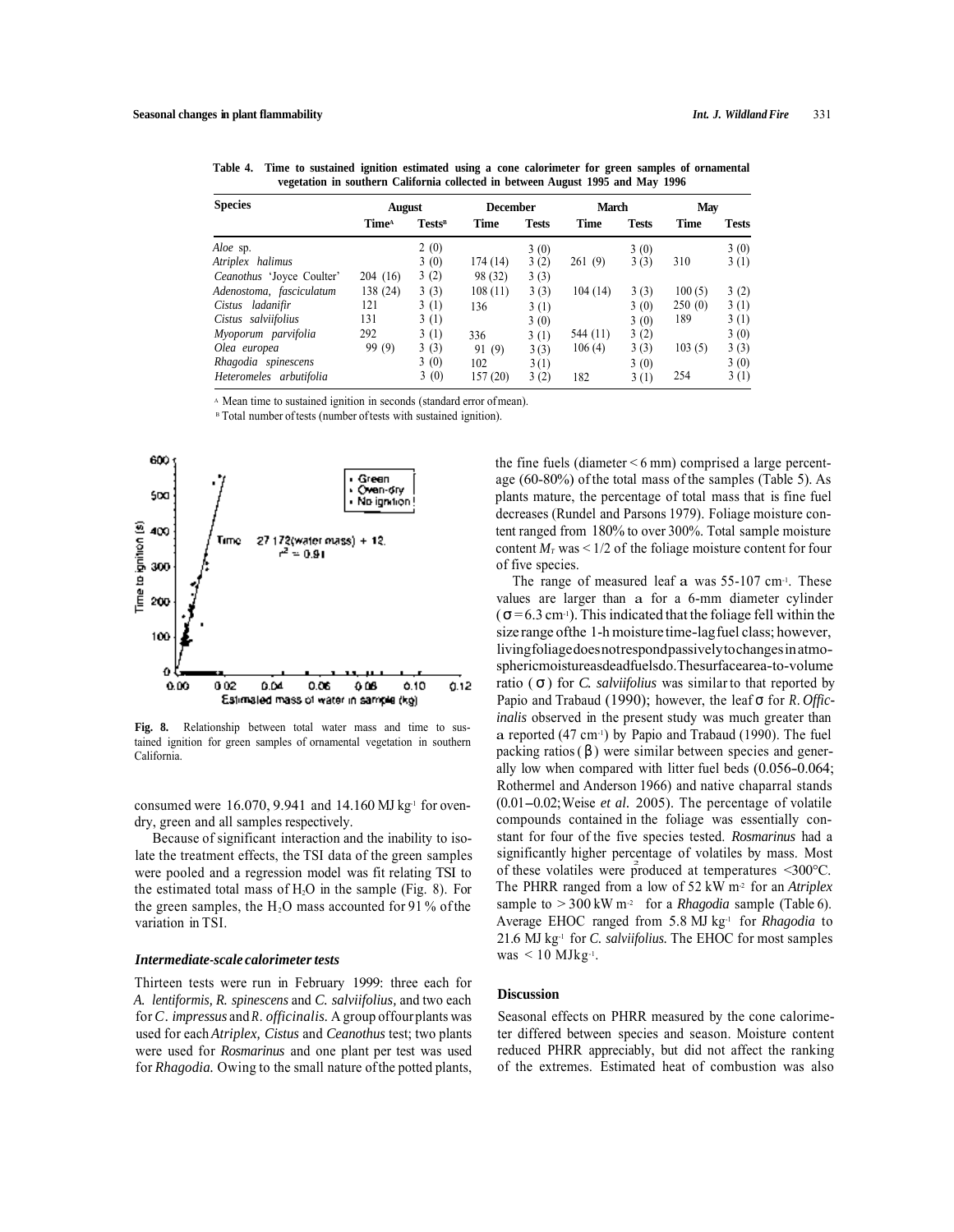| Species                        | Fine fuel<br>(kg)<br>mass <sup>A</sup> | Moisture<br>(%)<br>content <sup>B</sup> | Fuel bed<br>height $(m)$ | Leaf σ<br>$(cm-1)$ | Packing<br>ratio | Foliage<br>(%)<br>volatiles <sup>c</sup> | Particle density<br>$(kg \; m^{3})$ |
|--------------------------------|----------------------------------------|-----------------------------------------|--------------------------|--------------------|------------------|------------------------------------------|-------------------------------------|
| <b>Atriplex</b><br>lentiformis | (59)<br>0.33                           | (128)<br>291                            | 0.60                     | 57.8               | 0.005.<br>0.01   | 0.4                                      | 571                                 |
| Ceanothus<br><i>impressus</i>  | 0.20<br>(77)                           | (142)<br>180                            | 0.64                     | 76.1               | 0.003            | 0.3                                      | 452                                 |
| salviifolius<br>Cistus         | (64)<br>0.37                           | (107)<br>289                            | 0.60                     | 55.3               | 0.008            | 0.5                                      | 611                                 |
| Rhagodia<br>spinescens         | (80)<br>0.78                           | (118)<br>304                            | $0.4$ I                  | 61.9               | 0.006            | 0.4                                      | 622                                 |
| officinalis<br>Rosmarinus      | (74)<br>0.54                           | 201 (I 15)                              | 0.43                     | 106.8              | 0.008            | 3.8                                      | 608                                 |

**Table 5. Physical characteristics of plant species used in intermediate scale biomass calorimeter tests** 

A Oven-dry mass of material < 6 mm diameter. (Fine fuel dry mass/total dry mass (%).)

<sup>B</sup> Numbers are foliage (total) moisture content.

 $c$  Volatile mass expressed as a percentage of total oven-dry mass.

**Table 6. Peak heat release rate and average effective heat of combustion estimated by an intermediate scale biomass calorimeter for five species of ornamental plants in southern California** 

|  |  |  | EHOC, effective heat of combustion; PHRR, peak heat release rate |  |  |  |  |
|--|--|--|------------------------------------------------------------------|--|--|--|--|
|--|--|--|------------------------------------------------------------------|--|--|--|--|

| Species                | Normalised PHRR<br>$(kW \; m^2)$ | <b>EHOC</b><br>$(MJ kg^{-1})$ |
|------------------------|----------------------------------|-------------------------------|
| Atriplex lentiformis   | 97.6                             | 9.3                           |
|                        | 79.4                             | 9.2                           |
|                        | 52.1                             | 8.7                           |
| Ceanothus impressus    | 72.8                             | 7.2                           |
|                        | 98.3                             | 11.7                          |
| Cistus salviifolius    | 92.7                             | 6.9                           |
|                        | 93.4                             | 8.0                           |
|                        | 115.4                            | 21.6                          |
| Rhagodia spinescens    | 309.9                            | 6.7                           |
|                        | 161.2                            | 5.8                           |
|                        | 220.4                            | 6.5                           |
| Rosmarinus officinalis | 206.7                            | 7.4                           |
|                        | 294.8                            | 7.8                           |

influenced by species and month of sampling; however, the influence of sampling month was not consistent. Because the plants we used were living and actively managing the water content of foliage and branches, the effects of sample moisture content and season are confounded. It was not possible in the present study to definitively state that the observed differences in PHRR and EHOC between sampling times were caused solely by moisture content or by phenological or physiological differences in the plants as a result of the annual growth cycle. Etlinger and Beall (2004) reported little effect of moisture on PHRR above moisture contents of 100% and a reduction in PHRR of 4 kW per 1% moisture content for moisture content between 0% and 100%. Likewise, Fig. 9 suggests that there is an upper limit to the impact of even greater moisture. Moisture dampened the variability in the PHRR results.

### *Relative flammability of species*

Mean PHRR was ranked from highest to lowest for ovendry and green samples separately for each group of seasonal tests (Table 3). Ranks were evaluated to determine whether the relative order of species changed. The two species with



**Fig. 9.** Peak heat release rate normalised by sample initial oven-dry mass and moisture content for green samples of ornamental vegetation in southern California: (*a*) all data and (*b*) moisture content < 300%. The curve is Etlinger and Beall's (2004) fitted equation.

highest PHRR (and lowest rank) were *A. fasciculatum* and *O. europaea* (Table *7). Aloe* sp. consistently had the highest ranks and lowest PHRR. The one exception to this consistency in the ranking for *Aloe* sp. was the oven-dry samples of *Rhagodia* for December, in which *Rhagodia* had a slightly lower PHRR (88 kW m-2) than the average for the *Aloe* sp.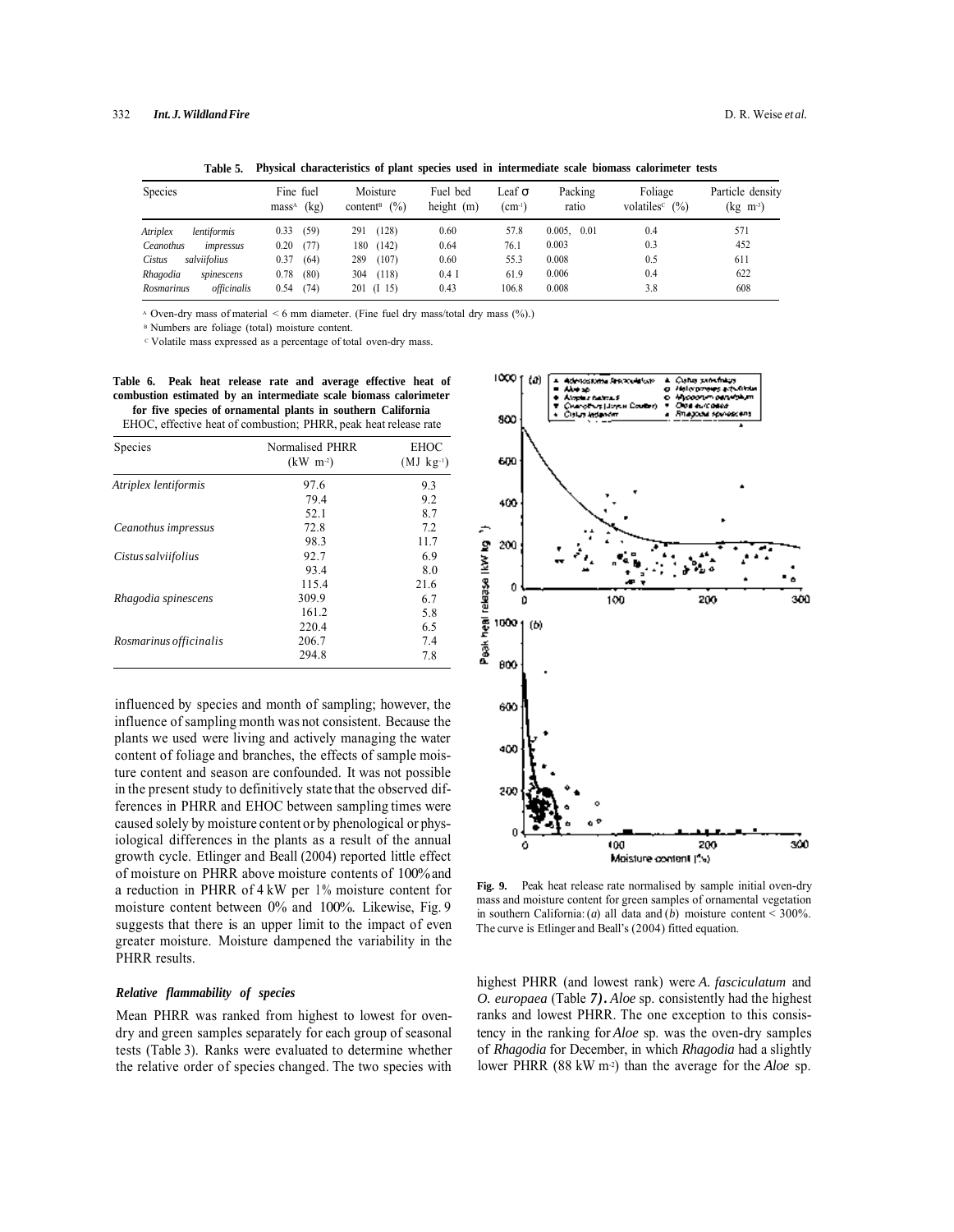|                                        | 0, painteample not allea (green), 0, painteample allea at 2000 to a constant weight |    |                  |    |                            |    |             |    |  |  |  |  |
|----------------------------------------|-------------------------------------------------------------------------------------|----|------------------|----|----------------------------|----|-------------|----|--|--|--|--|
| Species                                | August<br>1995                                                                      |    | December<br>1995 |    | March<br>1996 <sup>A</sup> |    | May<br>1996 |    |  |  |  |  |
|                                        |                                                                                     | G  |                  | G  |                            | G  |             | G  |  |  |  |  |
| Olea europea                           |                                                                                     |    |                  |    |                            |    |             |    |  |  |  |  |
| Adenostoma fasciculatum                |                                                                                     |    |                  |    |                            |    |             |    |  |  |  |  |
| Atriplex halimus                       |                                                                                     |    |                  |    |                            |    |             |    |  |  |  |  |
| Cistus ladanifir                       |                                                                                     |    |                  |    |                            |    |             |    |  |  |  |  |
| Rhagodia spinescens                    | 10                                                                                  |    |                  |    |                            |    |             |    |  |  |  |  |
| Cistus salviifolius                    |                                                                                     |    |                  |    |                            |    |             |    |  |  |  |  |
| Heteromeles arbutifolia                | h                                                                                   |    |                  |    |                            |    |             | 6  |  |  |  |  |
| Ceanothus 'Joyce Coulter' <sup>B</sup> |                                                                                     |    |                  |    |                            |    |             |    |  |  |  |  |
| Myoporum parvifolia                    |                                                                                     |    |                  |    |                            |    | Q           | 9  |  |  |  |  |
| Aloe sp.                               |                                                                                     | 10 | 10               | 10 | 10                         | 10 | 10          | 10 |  |  |  |  |

**Table 7. Rank of cone calorimeter-based mean peak heat release rates for ornamental vegetation by season and fuel moisture content**  G, plant sample not dried (green); O, plant sample dried at  $90^{\circ}$ C to a constant weight

<sup>A</sup> For purposes of ranking the plants, *Ceanothus* was assumed to have a ranking of '8' in the March and May 1996 columns. **B** Plant died between December 1995 and March 1996.

(92 kW m-2). The relative position of both *R. spinescens* and *A. halimus* changed between the August 1995 and December 1995 sampling periods. The PHRR for these two species increased relative to the other species examined. The ranks of the species other than *A. fasciculatum, O. europaea* and *Aloe* sp. changed over the course of the sampling period and no obvious trend emerged.

In a compilation of references on the fire performance ratings of residential landscape plants posted on the website of the University of California Forest Products Laboratory (Lubin and Shelly 1997), plants with a favourable fire performance rating in three or more references included *Myoporum parvifolium* 'prostrata' and three species of *Aloe*  (*Aloe arborescens, Aloe aristata* and *Aloe brevifolia*). Four additional species of *Aloe* were listed by two references. Plants recommended for high tire risk areas by one reference included *Cistus ladanifer* and *Ceanothus* 'Joyce Coulter'. Other species of *Atriplex* were included in the listing of those recommended by three or more references (*Atriplex canescens, Atriplex lentiformis breweri* and *A triplex semibaccata*). Plants with an unfavourable fire performance rating in three or more references included *A. fasciculatum.* There was conflicting information in the references on the fire performance of *C. salviifolius, O. europaea and H. arbutifolia. Rhagodia spinescens* was not listed.

In a study of eight Mediterranean species, Liodakis *et al.*  (2002) included *O. europaea* in the group of 'most flammable species' based its autoignitability behaviour. The derivative thermogravimetric curves for *O. europaea* indicated mass losses in the range of 120–160°C, which Liodakis *et al.* (2002) attributed to the evaporation of volatile constituents. In the cone calorimeter tests, *O. europaea* was consistently shown to be very flammable based on PHRR and EHOC.

Dimitrakopoulos (2001) concluded that the leaves of *C. salviifolius* were moderately flammable in a ranking of very flammable, flammable, moderately flammable and less flammable. Dimitrakopoulos (2001) based the ranking on low foliage heat content, low surface area-to-volume ratio and high ash content. Dimitrakopoulos (2001) noted that Valette (I 990) classified *C. salviifolius* as 'moderately inflammable' based on ignition data. In the cone calorimeter tests, there were variations in the seasonal ranking of *C. salviifolius.*  Overall, the green samples had the third lowest PHRR and the dry samples had the second lowest EHOC. The times for sustained ignition for the green samples were very rapid with only *R. spinescens* having a shorter overall average time for sustained ignition of the green samples.

### *Cone calorimeter methodology*

Cone calorimeter testing is normally done on an exposed surface area basis. This is difficult when the samples are pieces of foliage. In these tests, the foliage generally did not completely cover the exposed surface area of the holder. In the case of *Aloe* sp., the sample was a thick bed of foliage. The initial mass of the oven dry samples ranged from 1 g for a *R. spinescens* sample to 16.7g for a *H. arbutifolia* sample. Questions remain on the effects of the initial sample mass on the test results. In a series of ISBC tests of six species, Etlinger and Beall (2004) found that a critical variable in the PHRR was the oven-dry mass of the foliage. In a series of tests of H. arbutlfolia (White *et al.* 1996), the initial mass had an effect on the time for the peak heat release rate, the time for sustained ignition and the total heat release. These tests did not indicate that the peak heat release rate or the average effective heat of combustion depended on the initial sample mass. In other cone calorimeter tests on vegetation, the effects of the initial sample mass on the PHRR or the average EHOC have been inconsistent or confounded by other factors, such as species. The effect of initial sample mass on the cone calorimeter test results likely depends on whether the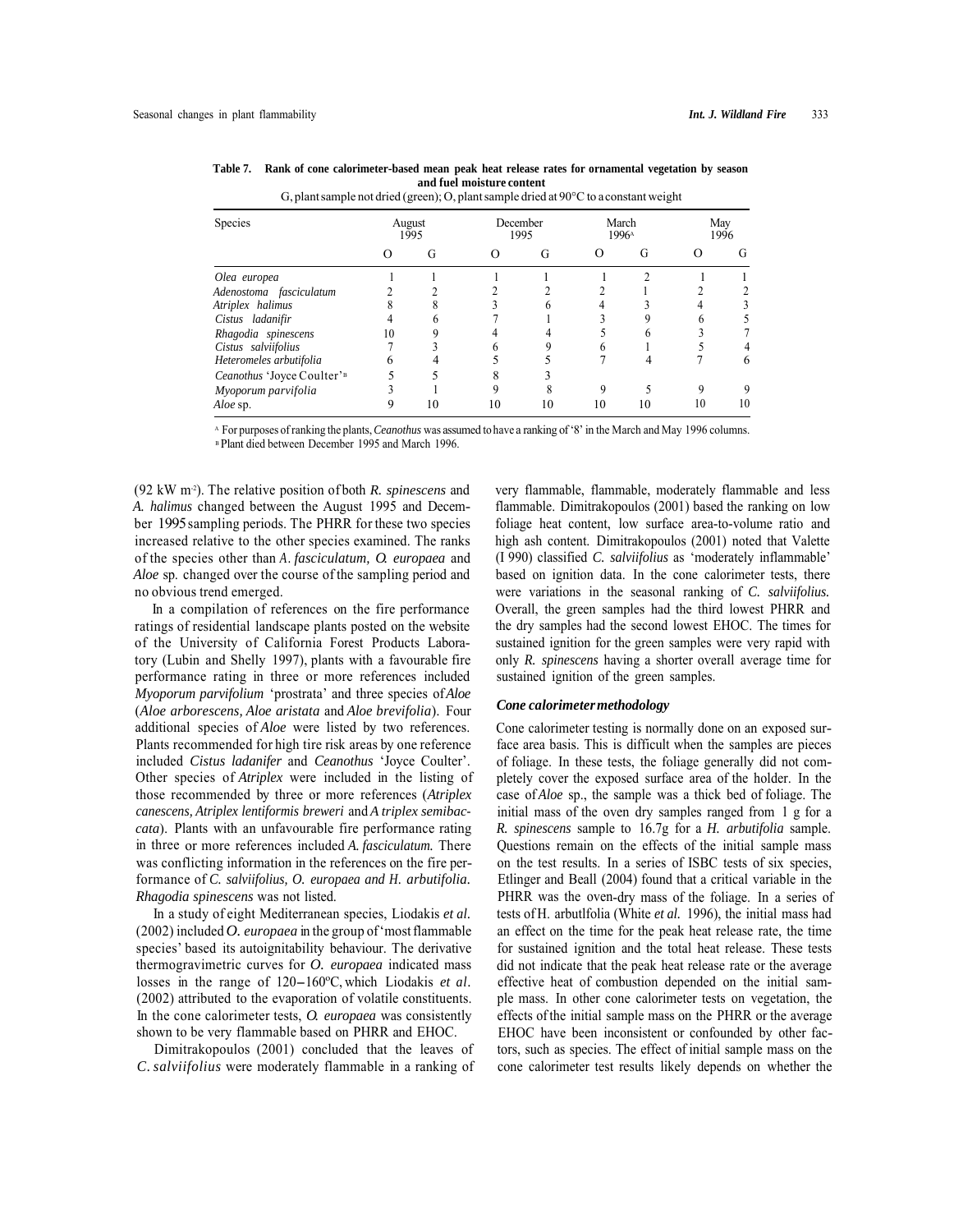sample behaves as a thermally thin or thermally thick material. Thus, any effect of initial mass on PHRR or other test results may be non-linear. Figure 7 is a plot of PHRR *v.* the oven-dry mass consumed. The three samples with consumed mass greater than 0.01 kg were three *H. arbutifolia* samples that had initial sample mass values significantly greater than that for the other samples. Because the vegetation sample is not a planar surface, there are questions as to whether a portion of the sample received the specified heat flux. Briggs (1997) discusses differences in test results for unplasticized polyvinyl chloride tested as a flat sheet *v.* pipe sections. Further work is needed to standardise the quantity of the test sample for improved consistency in results. One alternative to using pieces of foliage is to grind the sample before testing so the ground material would completely cover the exposed surface of the sample holder.

Compared with the high pressure and pure oxygen environment of the bomb calorimeter, cone calorimeter exposures are more representative of real fires. As discussed by Janssens (2002), the main distinction between the average effective heat of combustion in the cone calorimeter and the net heat of combustion from the oxygen bomb calorimeter is the residual charred material. In the oxygen bomb calorimeter, nearly all of a wood sample is consumed and the net heat of combustion of wood is  $16-18$  kJ g<sup>-1</sup>. In contrast,  $20-30\%$ of a wood sample is not consumed in a cone calorimeter and the effective heat of combustion is  $12-13 \text{ kJ g}$ <sup>1</sup>. The net heat of combustion of the residual char is approximately 30 kJ g-1 (Janssens 2002). Reported values from the bomb calorimeter are often for the gross heat of combustion (or higher heat content), which includes the latent heat of evaporation of water. Values in Drysdale (1985) include a net heat of combustion for pure cellulose of 16.1 MJ  $kg<sup>-1</sup>$ , a gross heat of combustion for *Fagus sylvatica* (European beech) wood of 19.5 MJ kg-1 and a gross heat of combustion for *Fagus sylvatica* (European beech) char of 34.3 MJ kg-1. Dimitrakopoulos and Panov (2001) reported higher gross heat content values of 18.65 (leaves) and 19.05 (branches) MJ kg -1 for *C. salviifolius.* Behm *et al.* (2004) reported gross heat content of foliage from several species in the south-eastem US ranging from 19.5 to 21.5 MJ kg-1. Dimitrakopoulos and Panov (2001), in a study of 13 Mediterranean vegetation species, noted a general trend of leaves having higher heating values than the branches, stems and spines. In contrast, the average net effective heat of combustion values from the cone calorimeter tests for the dry *C. salviifolius* samples were 11.3-14.2 MJ kg-1 (Table 3). In tests of *A. fasciculatum* samples, Philpot (1969) reported gross heat of combustion results of  $21.0-23.3$  MJ kg<sup>-1</sup> for leaves and 2 1.2-22.7MJ kg-1 for the stems. The average net effective heat of combustion values from the cone calorimeter tests for the dry *A. fasciculatum* samples were 15.8-1 8.1 MJ kg-1 (Table 3). In a series of ISBC tests of six species, Etlinger and Beall (2004) obtained an average value of 17.3 MJ kg-1

for the effective heat of combustion with a range of 11.7- 26.6 MJ kg-1 on an oven-dry basis. Any smoke or volatiles that do not undergo complete combustion before the sampling of the exhaust gases are also factors in the values for the average EHOC. Incomplete combustion was possibly a factor in the tests of the green samples, particularly for the species like *Aloe* sp. where sustained ignition was difficult or did not occur. The average effective heat of combustion values for green samples were also low because the mass loss was not corrected for that due to moisture loss. Future evaluation of the methodology should include comparative testing of samples in the cone calorimeter and the oxygen bomb calorimeter. In the present study, the results reported include the PHRR, TSI and the average EHOC. In terms of the concepts of Anderson (1970), the PHRR is an indicator of the 'combustibility' because it reflects the rapidity with which the fire burns. The average EHOC is a normalised value for the total heat release. Thus, it is an indicator of the sustainability of the fuel to continue to burn with or without the heat source.

One advantage of the cone calorimeter over just the heat content from the oxygen bomb calorimeter is that the overall heat-release curves from the cone calorimeter should be directly related to the four fuel properties mentioned by Dimitrakopoulos and Panov (2001) and used by Dimitrakopoulos (2001) in a statistical classification of plant species for flammability. The flammability of the foliage as reflected in the timing and shape of the heat-release curve should be affected by the heat content, total ash content, surface areato-volume ratio and fuel particle density of the fuel. One difficulty is condensing the overall curve into single numbers for the purpose of ranking vegetation. The use of cone calorimeter data in a fire growth model for wood building products is discussed by Dietenberger and White (2001). This model for flame propagation on solid wood products is based on the THR, TSI and the PHRR data from the cone calorimeter. In addition to the form (foliage or ground) and quantity of the sample, considerations for future cone calorimeter testing of vegetation include the selection of the heat flux level and the use of the retainer frame and grid. The 25 kW m-1 level of heat flux used in the cone calorimeter is near the lower limit of heat flux used in the testing of wood products. The advantage of using lower heat flux levels is that it increases differences in the results for the TSI. Comparison of the effective heat of combustion data with heat content data from oxygen bomb calorimeter suggests that the 25 kW m-1 was appropriate for the dry specimens. A higher heat flux level may be more appropriate for the green specimens, in which there were difficulties in obtaining sustained ignition. Testing at the intermediate-scale level is also affected by the choice of the external fire exposure. The question of ignition source and heat flux levels in heat release testing is discussed by Babrauskas (2002*a*). One consideration is the expected heat flux exposure in the field of application. Sullivan *et al.*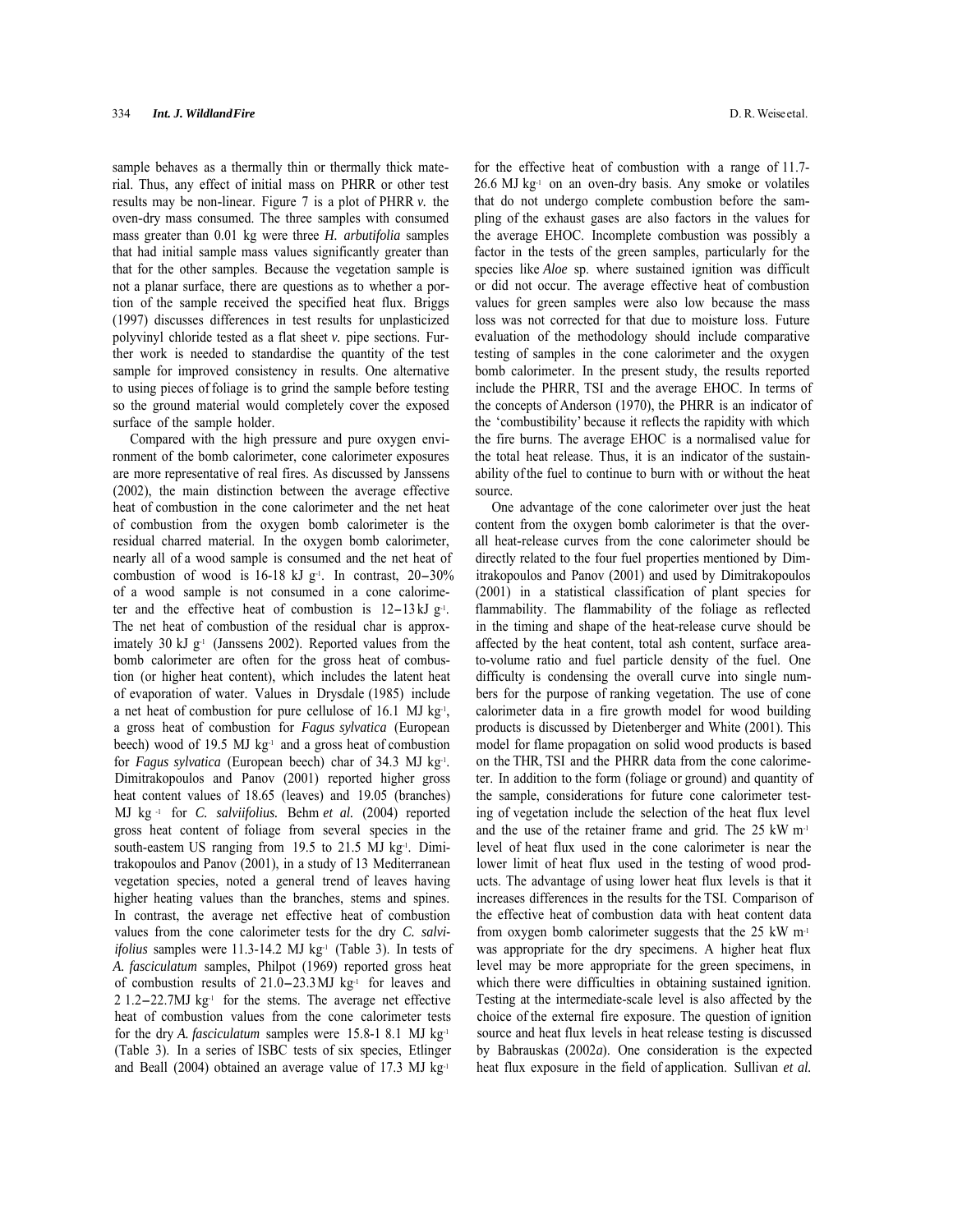

**Fig. 10.** Heat release rates measured by a cone calorimeter and an intermediate scale biomass calorimeter for five plant species used to landscape yards in California. (*a*) *Atriplex lentiformis* ; (*b*) *Ceanothus impressus* ; (*c*) *Cistus salviifolius* ; (d) *Rhagodia spinescens* ; and (e) *Rosmarinus officinalis.* 

the present study are an option in the ASTM standard for the from three to six. cone calorimeter. Further work needs to be done to quantify There are various options for expressing the numerical vegetation from the cone calorimeter. Statistical analysis of expressed in the manner used for planar test methods (i.e.

(2003) provide a review of radiant heat flux models used in the cone calorimeter tests of vegetation at FSFPL indicated bushfire applications. The retainer frame and the grid used in that it would be beneficial to increase that it would be beneficial to increase the number ofreplicates

the impact of the retainer frame and grid on the results for results. In the present study, the results for PHRR were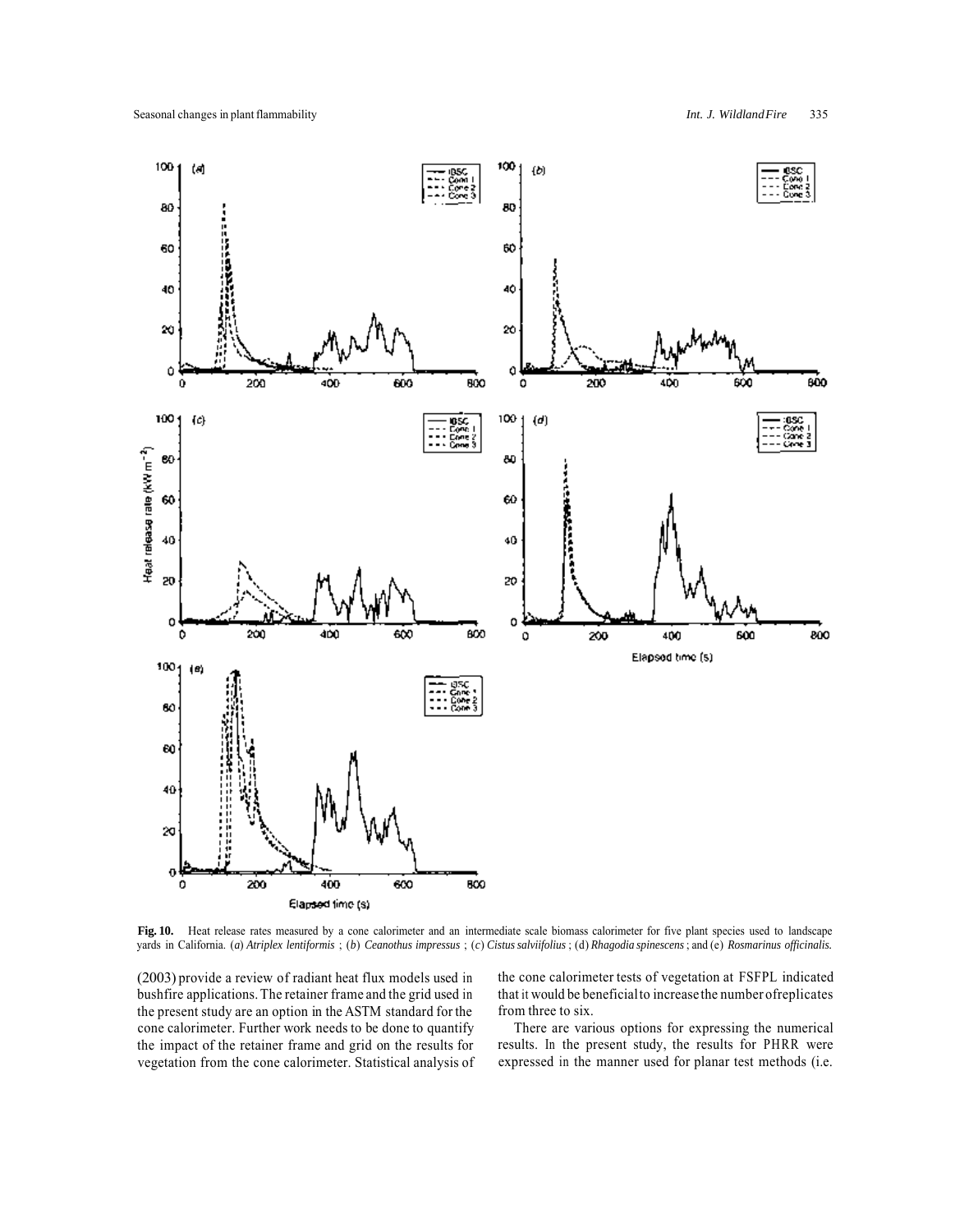kW m-2). Alternatives include reporting the heat release rate as kW normalised to the initial sample oven-dry mass. An overall representation of the PHRR data (kW kg-1) with the moisture content of the sample is shown in Fig. 9. A similar representation of ISBC data was presented by Etlinger and Beall (2004).

### *Comparison ofcone and ISBC calorimeters*

*Rhagodia spinescens,* an Australian plant, had relatively high PHRR at both the small and intermediate scales. Atriplex consistently had low PHRR at both scales. *Ceanothus* and *Cistus* PHRR values fell between the extremes at both scales. Although there was some agreement in relative flammability as measured by PHRR between the two calorimeters, the correlation between actual values ofPHRR and EHOC was poor. For some tests, the time plots of heat release rates measured by the calorimeters were similar; the plots differed for other tests (Fig. 10). Estimated correlations between the cone and ISBC calorimeters were  $r = 0.51$  and  $r = -0.15$  for PHRR and EHOC, respectively. The PHRR correlation was significant; the EHOC correlation was not significantly different from 0 (Fig. 11). The differences in the scan rate used in the cone calorimeter and the ISBC may have impacted the PHRR data. The intermediate scale biomass calorimeter scan rate was every 5 s, compared with a scan rate of 1 s used by the USFPL cone calorimeter.

Based on literature on Christmas trees, Babrauskas (2002*a*) concluded that the main variables that govern the heat release rate of Christmas trees include the moisture content of the needles, the mass of the tree, species and ignition source. Both the mass of the test specimen and the ignition source were different in the cone calorimeter and the ISBC. It is likely that the actual moisture content of the foliage was not identical given the differences in the times and locations of the two series of tests.

One significant difference between bench-scale calorimetry and full-scale calorimetry is the role of flame spread within the test specimen (Babrauskas 2002*a*). In full-scale calorimetry, the rate ofthe heat-release curve will depend on the rate of flame spread within the test specimen. In the benchscale calorimeter, the surface of the entire test specimen is ignited nearly instantaneously. In terms ofthe comparisons of the heat release rate curves from the two tests (Fig. 10), the relative rate offlame spread within the plant will affect whether the cumulative effect of the added heat release rate from the greater mass in the ISBC test is to increase the peak heat release rate or to increase the duration of the period of elevated heat release rate. Other factors identified by Babrauskas (2002*a*) that may affect the application of bench-scale heat release rate to full-or intermediate-scale heat release rate data include differences in irradiance levels, thickness ofmaterial and the orientation of the material to the fire exposure.



**Fig. 11.** Correlations of the combustion characteristics measured by a cone calorimeter and an intermediate scale biomass calorimeter. (*a*) Normalized peak heat release rate (kW m-2); and (*b*) effective heat of combustion (MJ kg-1).

The orientation of the burning material affects the heat feedback from the flames (Janssens 2002). The specimens in the cone calorimeter were in the horizontal orientation, whereas the ISBC samples were vertically oriented. There is also the question of the parameter used to normalise the results for the scale of the test specimen. In cone calorimeter testing of planar building materials, heat release results are expressed on per unit area basis. In the present study, the heat release rate data from the cone calorimeter were normalised using the surface area of the sample holder, whereas the data from the ISBC were normalised with the estimated crown area. The significance of the flame spread within the specimen relative to the external thermal exposure would be a factor in the appropriateness of using these areas to normalise the data. In these tests of vegetation, there was no truly suitable area to use to normalise the data. The question ofthe appropriate method to normalise the data needs further investigation.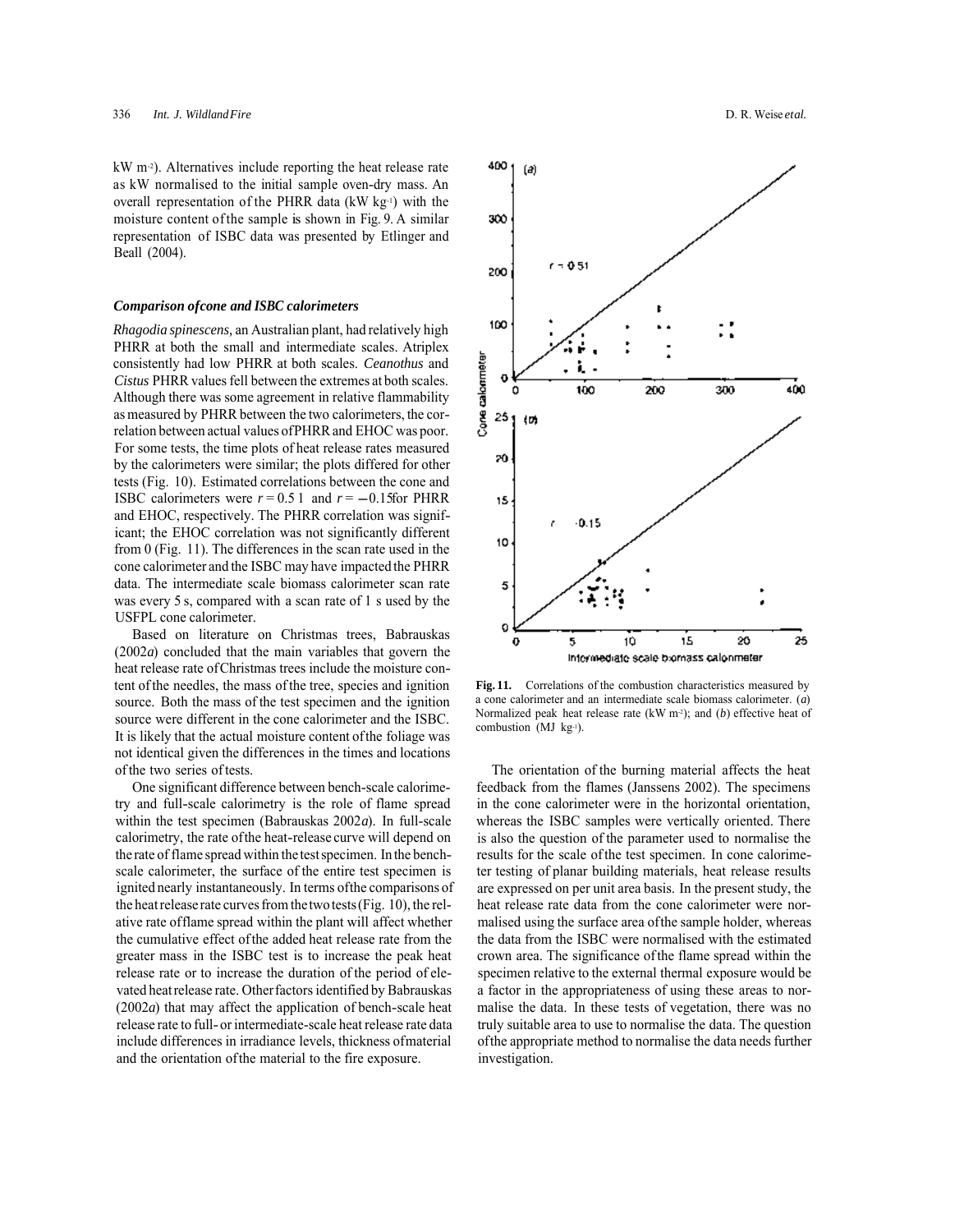#### **Conclusion**

Although the cone calorimeter provided results that may be used to determine the flammability of a particular species, the applicability of this type of result to complete plants is currently unknown. The flammability of complete plants is influenced by the geometry of the plant in addition to other characteristics, such as moisture content. The season of year may influence the relative flammability of various species; however, moisture content is confounded with season. More testing of paired samples of vegetation with the oxygen bomb calorimeter, cone calorimeter, ISBC and largescale calorimeters is recommended before any specific test protocol is used to rate plant flammability.

# **Acknowledgements**

The stimulus for the present study was provided by Susan Frommer (Menifee, CA, USA). The assistance of Bonni Corcoran (Forest Fire Laboratory), Tom Breiner (UC Forest Products Laboratory) and Anne Fuller (Forest Service Forest Products Laboratory) was critical to the completion of this study.

### **References**

- Anderson HE (1970) Forest fuel ignitability. *Fire Technology* **6,**  312-319.
- ASTM International (2004) 'Standard test method for heat and visible smoke release rates for materials and products using an oxygen consumption calorimeter.' (ASTM International: West Conshohocken, PA)
- Babrauskas V (1984) Development of the cone calorimeter: a bench scale heat release rate apparatus based on oxygen consumption. *Fire and Materials* **8,** 81-95.doi:10.1002/FAM.810080206
- Babrauskas V (2002*a*) Heat release rates. In 'The SFPE handbook of fire protection engineering'. 3rd edn. (Eds Society of Fire Protection Engineers) pp. 3-1–3-37. (National Fire Protection Association: Quincy, MA)
- Babrauskas V (2002*b*) The cone calorimeter. In 'The SFPE handbook of fire protection engineering'. 3rd edn. (Eds Society of Fire Protection Engineers) pp. 3-63–3-81. (National Fire Protection Association: Quincy, MA)
- Babrauskas V (2003) 'Ignition handbook.' (Fire Science Publishers: Issaquah, WA)
- Barbour MG, Burk JH, Pitts WD (1980) 'Terrestrial plant ecology.' (Benjamin/Cummings Publishing Company: Menlo Park, CA)
- Behm AL, Duryea ML, Long AJ, Zipperer WC (2004) Flammability of native understory species in pine flatwood and hardwood hammock ecosystems and implications for the wildland-urban interface. *International Journal of Wildland Fire* **13,** 355-365. doi: 10.1071/WF03075
- Briggs PJ (1997) Note: use of the cone calorimeter for testing nonplanar products. *Fire and Materials* **21,** 51. doi: 10.1002/(SICI)1099- 1018( 199701) 21:1 < 51 ::AID-FAM592>3.3.CO;2-F
- Browne FL, Tang WK (1962) Thermogravimetric and differential thermal analysis of wood and of wood treated with inorganic salts during pyrolysis. *Fire Research Abstracts and Reviews* **4,** 76–91.
- Burgan RE (1978) 'Modeling live fuel moisture in the 1978 National Fire Danger Rating System.' USDA Forest Service Research Paper INT-226. (Ogden, UT)
- Burgan RE, Susott RA (1991) Influence of sample processing techniques and seasonal variation on quantities of volatile compounds

of gallberry, saw-palmetto and wax myrtle. *International Journal of Wildland Fire* **1,** 57-62,

- Ching FT, Stewart WS (1962) Research with slow burning plants. *Journal of Forestry* **60,** 796798.
- Delabraze P, Valette J-C (1981) The use of fire in silviculture. In 'Proceedings of the symposium on dynamics and management of Mediterranean-type ecosystems'. 22-26 June 1981, San Diego, CA. USDA-Forest Service General Technical Report PSW-58. (Technical coordinators CE Conrad WC Oechel) pp. 475–482. (Berkeley, CA)
- Dietenberger M (2001) Update for combustion properties of wood components. In 'Fire and Materials 2001, 7th International Conference, 22-24 January 2001, Fisherman's Wharf, San Francisco, USA'. pp. 159-171. (Interscience Communications: London)
- Dietenberger MA, White RH (2001) Reaction-to-fire testing and modeling for wood products. In '12th annual BCC conference on flame retardancy'. pp. 54–69. (Business Communications: Norwalk, CT)
- Dimitrakopoulos AP (2001 )A statistical classification of Mediterranean species based on their flammability components. *International Journal of Wildland Fire* **10,** 113-118. doi:10.1071/WF01004
- Dimitrakopoulos AP, Panov PI (2001) Pyric properties of some dominant Mediterranean vegetation. *International Journal of Wildland Fire*  **10,** 23-27. doi:10.1071/WF01003
- Dimitrakopoulos AP, Papaioannou KK (2001) Flammability assessment of Mediterranean forest fuels. *Fire Technology* **37,** 143-152. doi: 10.1023/A:1011641601076
- Drysdale DC (1985) 'An introduction to fire dynamics.' (John Wiley and Sons: Chichester)
- Etlinger MG, Beall FC (2004) Development of a laboratory protocol for fire performance of landscape plants. *International Journal of Wildland Fire* **13,** 479–488. doi:10.1071/WF04039
- Huggett C (1980) Estimation of rate of heat release by means of oxygen consumption measurements. *Fire and Materials* 4, 61-65. doi: 10.1002/FAM.810040202
- Janssens M (2002) Calorimetry. In 'The SFPE handbook of fire protection engineering'. 3rd edn. (Eds Society of Fire Protection Engineers) pp. 3-38–3-62. (National Fire Protection Association: Quincy, MA)
- Liodakis S, Bakirtzis D, Lois E (2002) TG and autoignition studies on forest fuels. *Journal of Thermal Analysis and Calorimetry* **69,**  519-528.doi:10.1023/A:1019907706137
- Llusia J, Peñuelas J (2000) Seasonal patterns of terpene content and emission from seven Mediterranean woody species in field conditions. *American Journal of Botany* **87,** 133-140.
- Lubin DM, Shelly JR (Eds) (1997) 'Defensible space landscaping in the urban/wildland interface: a compilation of fire performance ratings of residential landscape plants'. Internal Report No. 36.01.137. (University of California Forest Products Laboratory: Richmond, CA)
- Mak EHT (1988) Measuring foliar flammability with the limiting oxygen index method. *Forest Science* **34,** 523-529.
- Mutch RW, Philpot CW (1970) Relationofsilicacontentto flammability in grasses. *Forest* Science **16,** 6465.
- Nord EC, Green LR (1977) 'Low-volume and slow burning vegetation for planting on clearings in California chaparral.' USDA Forest Service Research Paper PSW-124. (Berkeley, CA)
- Owens MK, Lin C-D, Taylor CA Jr, Whisenant SG (1998) Seasonal patterns of plant flammability and monoterpenoid content in *Juniperus ashei. Journal of Chemical Ecology* **24.** 2115-2129. doi:10.1023/A:1020793811615
- Papio C, Trabaud L (1990) Structural characteristics of fuel components of five Mediterranean shrubs. *Forest Ecology and Management* **35,**  249-259.doi:10.1016/0378-1127(90)90006-W